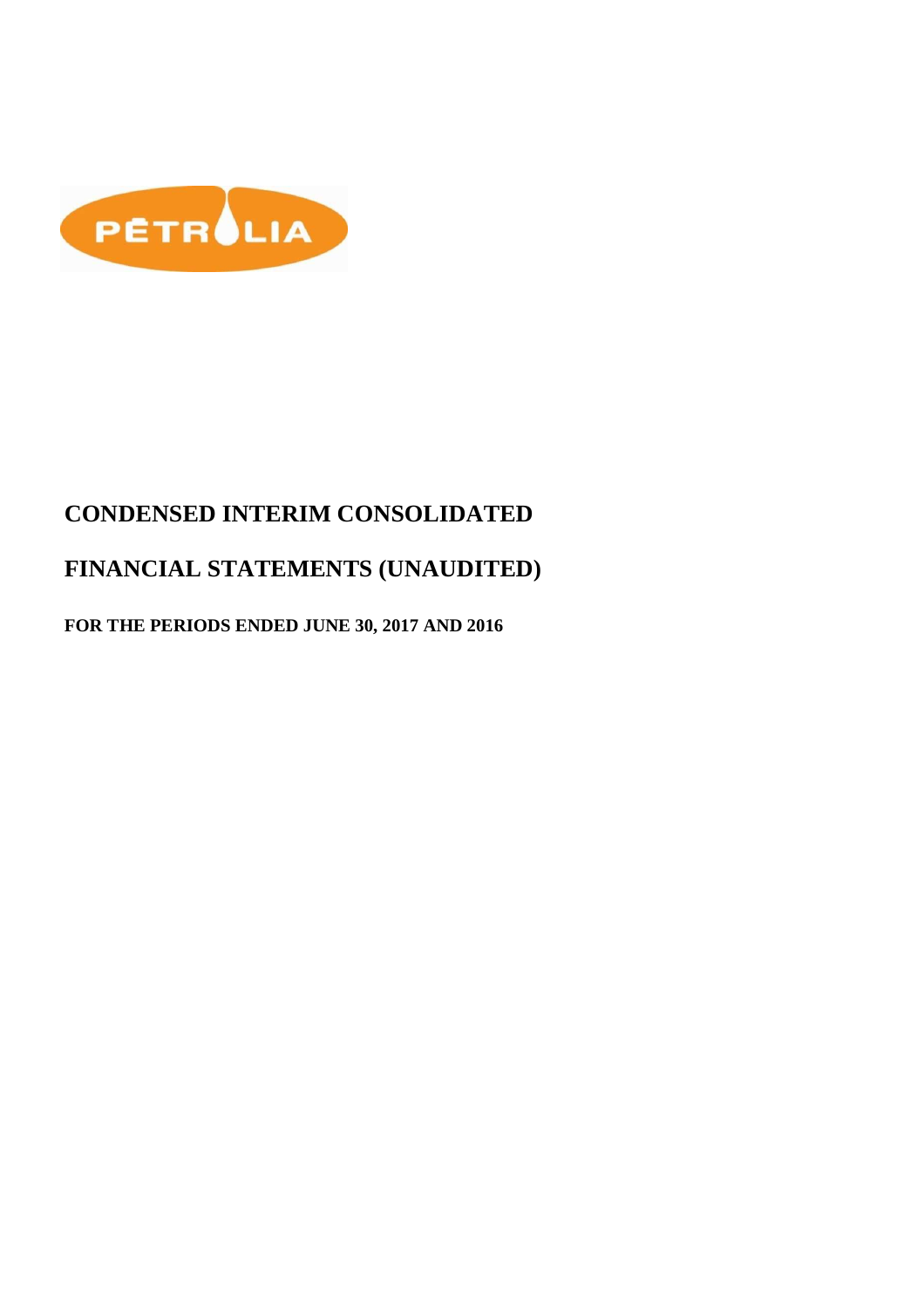### **NOTICE OF DISCLOSURE OF NON-AUDITOR REVIEW OF CONDENSED INTERIM CONSOLIDATED FINANCIAL STATEMENTS FOR THE SIX-MONTH PERIODS ENDED JUNE 30, 2017 AND 2016**

Pursuant to National Instrument 51-102, Part 4, subsection 4.3(3)(a) issued by the Canadian Securities Administrators, if the independent auditors have not performed a review of the condensed interim consolidated financial statements [the "consolidated financial statements"], the consolidated financial statements must be accompanied by a notice indicating that they have not been reviewed by the auditors.

The accompanying consolidated financial statements of Pétrolia inc. [the "Company"] for the periods ended June 30, 2017 and 2016 have been prepared in accordance with International Financial Reporting Standards and are the responsibility of management.

The Company's independent auditors, Ernst & Young LLP, have not performed a review of these condensed interim consolidated financial statements in accordance with the standards established by the Chartered Professional Accountants of Canada ["CPA Canada"] for a review of interim financial statements by an entity's independent auditors.

August 29, 2017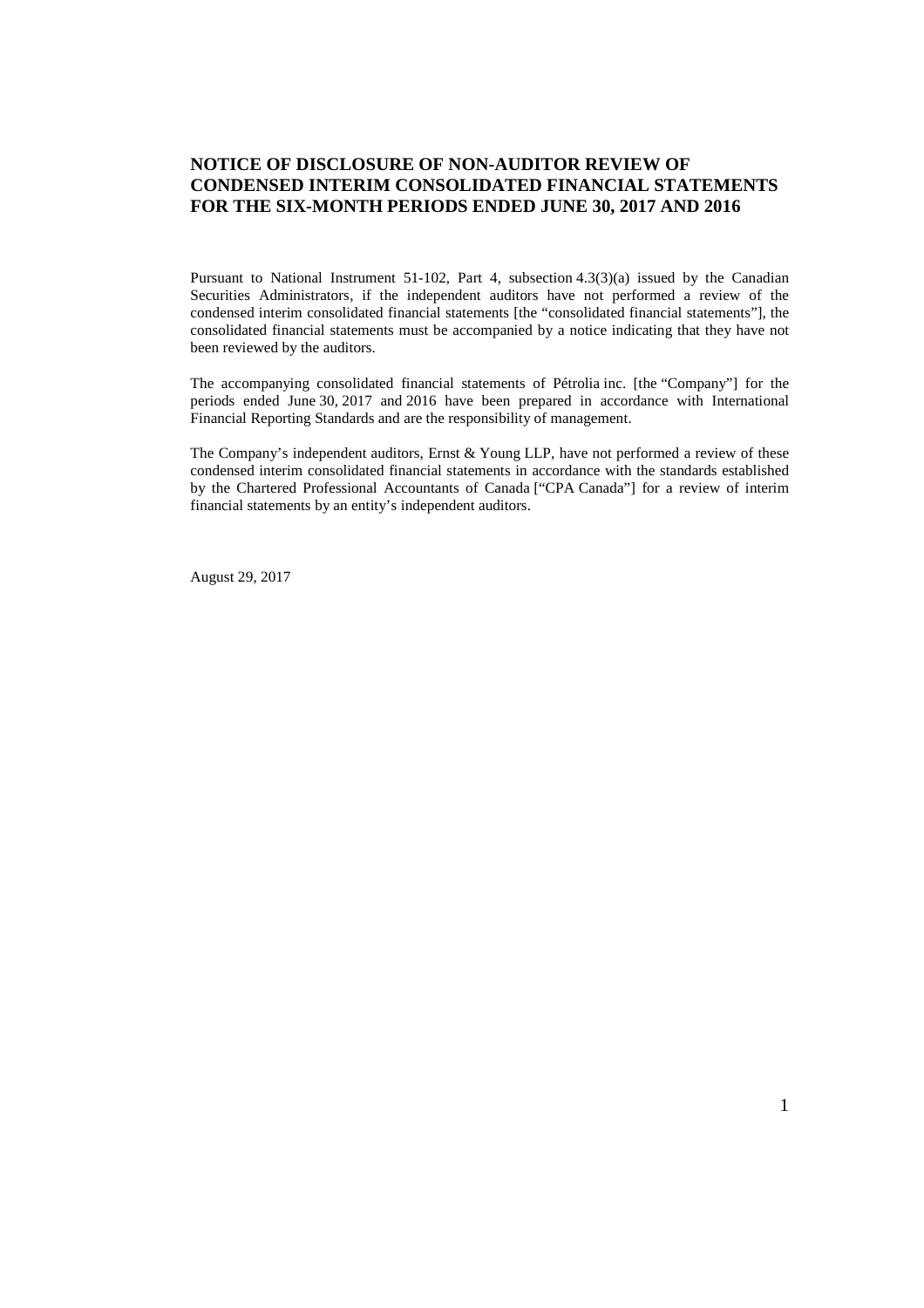

### **CONSOLIDATED STATEMENTS OF FINANCIAL POSITION**

[in Canadian dollars]

[unaudited]

|                                                         | As at           | As at        |
|---------------------------------------------------------|-----------------|--------------|
|                                                         | <b>June 30,</b> | December 31, |
|                                                         | 2017            | 2016         |
|                                                         | \$              | \$           |
| <b>ASSETS</b>                                           |                 |              |
| Current                                                 |                 |              |
| Cash and cash equivalents [note 5]                      |                 | 788,704      |
| Cash and cash equivalents held for exploration [note 5] | 3,392,225       | 5,703,494    |
| Receivables [note 6]                                    | 280,863         | 843,913      |
| Prepaid expenses                                        | 160,625         | 230,524      |
| Inventories                                             | 88,253          | 330,960      |
| <b>Total current assets</b>                             | 3,921,966       | 7,897,595    |
|                                                         |                 |              |
| <b>Non-current</b>                                      |                 |              |
| Restricted cash equivalents [note 5]                    | 630,000         | 630,000      |
| Guarantee deposits [note 18]                            | 600,000         | 600,000      |
| Interests in associates [note 7]                        | 20,651,396      | 36,555,789   |
| Property, plant and equipment [note 8]                  | 291,418         | 554,018      |
| Exploration and evaluation assets [note 9]              | 26,047,688      | 44,981,338   |
| <b>Total non-current assets</b>                         | 48,220,502      | 83,321,145   |
|                                                         | 52,142,468      | 91,218,740   |
| <b>LIABILITIES AND EQUITY</b>                           |                 |              |
| <b>Current</b>                                          |                 |              |
| Trade and other payables [note 11]                      | 1,718,720       | 3,964,251    |
| Current portion of deferred lease inducements           | 18,071          | 17,538       |
| Current portion of bank borrowings                      | 6,860           | 6,776        |
| Partner advances for planned exploration work [note 12] | 1,601,943       | 1,993,378    |
| Provision for contingent liability [note 13]            |                 | 350,000      |
| Liability related to flow-through shares                | 169,695         | 77,893       |
| <b>Total current liabilities</b>                        | 3,515,289       | 6,409,836    |
|                                                         |                 |              |
| Non-current                                             |                 |              |
| Partners' share in security deposits [note 18]          | 293,820         | 293,820      |
| Deferred lease inducements                              | 188,536         | 197,706      |
| <b>Bank borrowings</b>                                  | 10,016          | 13,467       |
| Provision for site restoration [note 13]                | 1,482,851       | 1,464,545    |
| Deferred income tax liabilities                         | 205,862         | 8,121,365    |
| <b>Total non-current liabilities</b>                    | 2,181,085       | 10,090,903   |
| <b>Total liabilities</b>                                | 5,696,374       | 16,500,739   |
| <b>Equity</b>                                           |                 |              |
| Share capital [note 14]                                 | 67,669,248      | 66,892,274   |
| Contributed surplus                                     | 6,012,249       | 6,005,589    |
| Retained earnings (deficit)                             | (27, 235, 403)  | 1,820,138    |
| <b>Total equity</b>                                     | 46,446,094      | 74,718,001   |
|                                                         | 52,142,468      | 91,218,740   |
|                                                         |                 |              |

Agreement with Pieridae Energy Limited *[note 4]* Contingencies *[note 18]*

*See accompanying notes*

On behalf of the Board of Directors, On behalf of the Board of Directors,

*(signed) Myron Tétreault (signed) Charles Boulanger*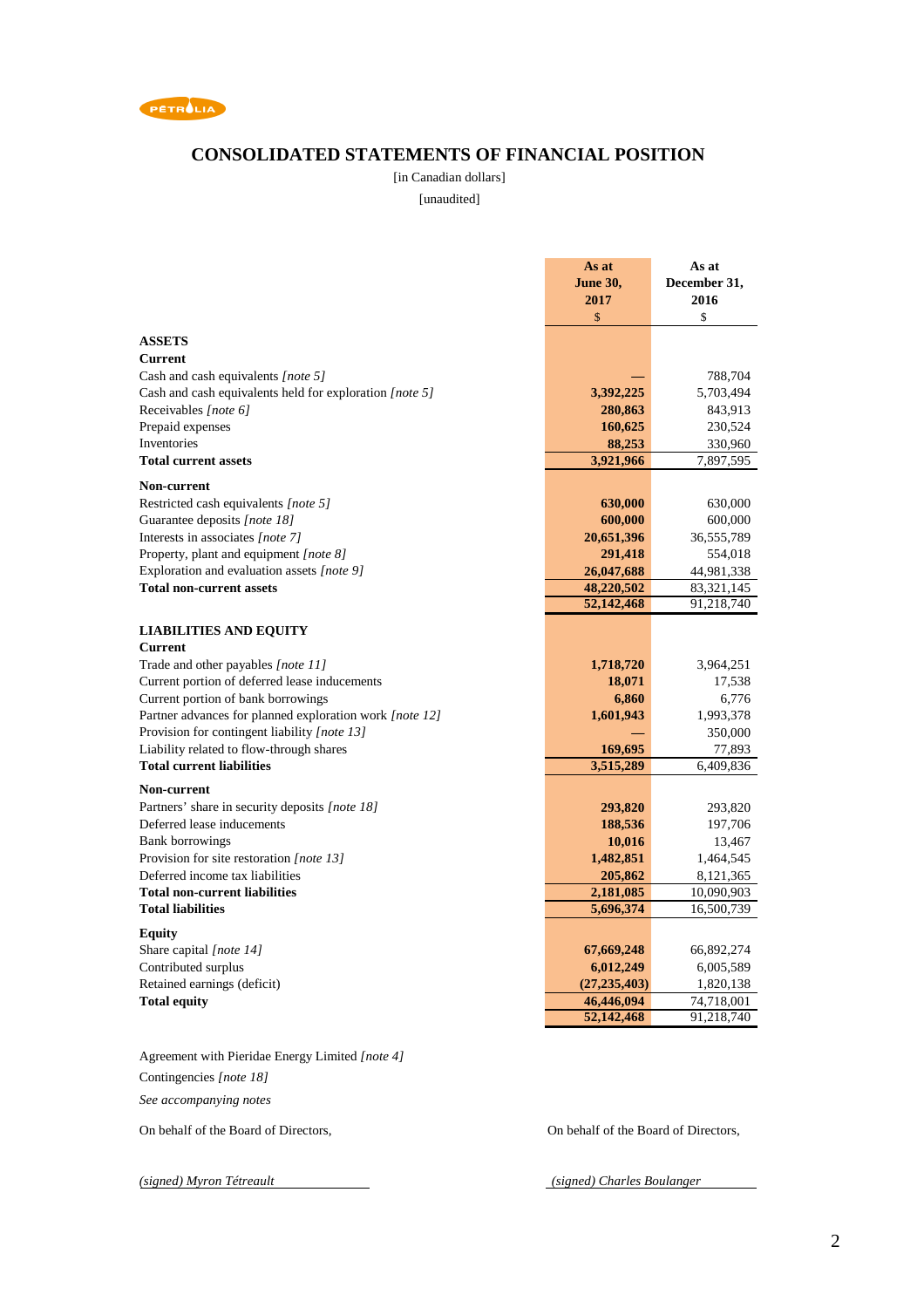

### **CONSOLIDATED STATEMENTS OF LOSS AND COMPREHENSIVE LOSS**

[in Canadian dollars]

[unaudited]

For the periods ended June 30

|                                                                  | 2017         | 2016       | 2017           | 2016        |
|------------------------------------------------------------------|--------------|------------|----------------|-------------|
|                                                                  | $[3$ months] | [3 months] | $[6$ months]   | [6 months]  |
|                                                                  | \$           | S          | $\mathbb{S}$   | S           |
|                                                                  |              |            |                |             |
| <b>Revenues</b>                                                  |              |            |                |             |
| Project management                                               | 4,192        | 14,087     | 16,453         | 30,811      |
| <b>Expenses</b>                                                  |              |            |                |             |
| Administrative expenses                                          | 1,157,399    | 833,158    | 1,564,157      | 1,219,020   |
| Impairment of interests in associates [note 7]                   | 15,906,727   |            | 15,906,727     |             |
| Impairment of property, plant and equipment [notes 8 and 10]     |              |            | 228,172        |             |
| Impairment of exploration and evaluation assets [notes 9 and 10] |              |            | 19,207,595     |             |
| Financial income and expenses                                    | 6,951        | 423        | 11,471         | 7,198       |
| Share of net loss of associates [note 7]                         | 28,267       | 40,399     | 60,895         | 72,616      |
|                                                                  | 17,099,344   | 873,980    | 36,979,017     | 1,298,834   |
| Loss before taxes                                                | (17,095,152) | (859, 893) | (36,962,564)   | (1,268,023) |
| Deferred tax recovery                                            | (4,515,108)  | (227,992)  | (7,907,023)    | (328, 287)  |
| Net loss and comprehensive loss                                  | (12,580,044) | (631,901)  | (29, 055, 541) | (939, 736)  |
|                                                                  |              |            |                |             |
| <b>Basic net loss per share</b> [note 15]                        | (0.116)      | (0.007)    | (0.274)        | (0.010)     |
| <b>Diluted net loss per share</b> [note 15]                      | (0.116)      | (0.007)    | (0.274)        | (0.010)     |

*See accompanying notes*

٠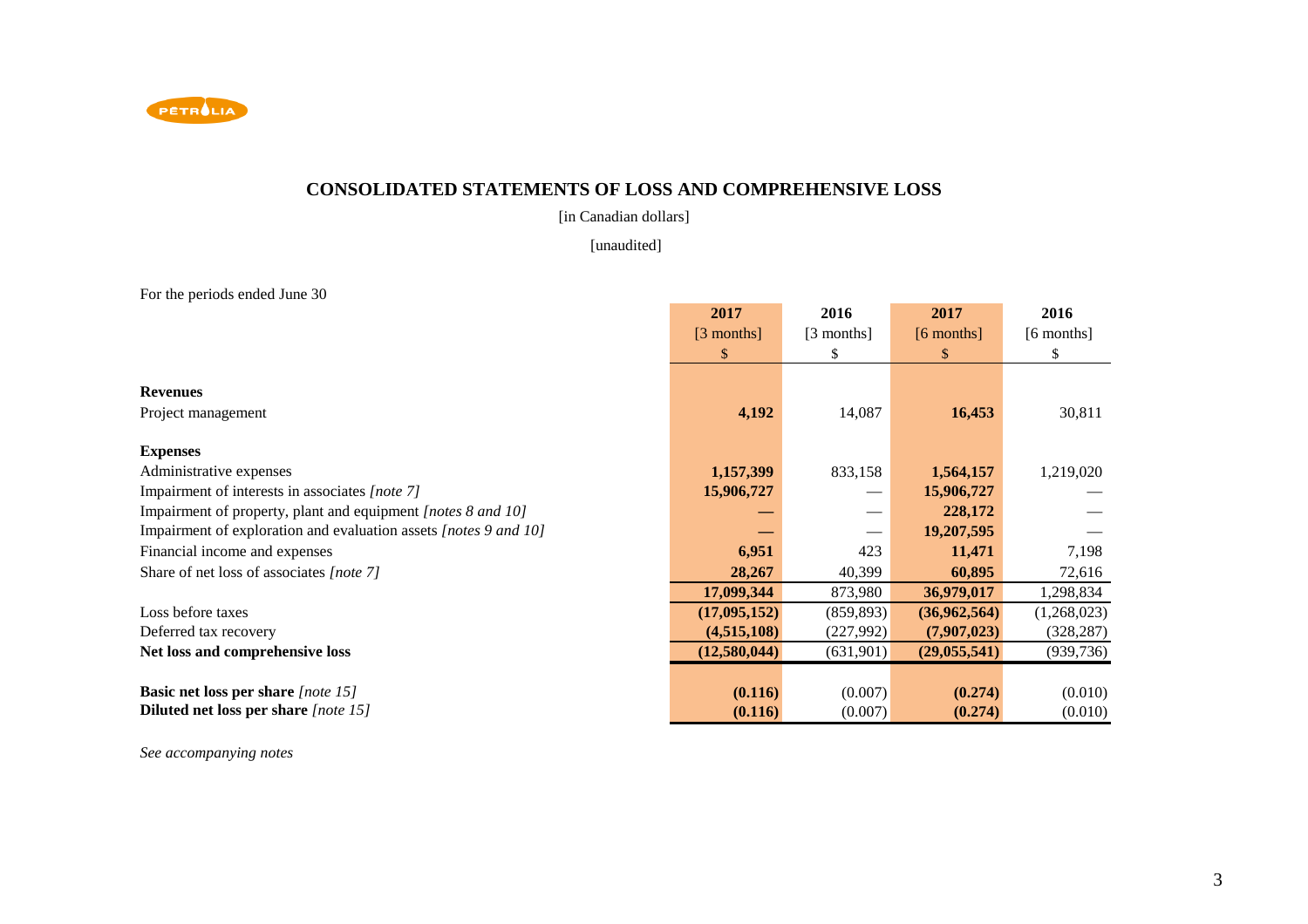

# **CONSOLIDATED STATEMENTS OF CHANGES IN EQUITY**

[in Canadian dollars][unaudited]

|                                          | Share capital<br>[note 14]<br>\$ | Contributed<br>surplus<br>\$ | <b>Retained</b><br>earnings (deficit)<br>\$ | <b>Total</b><br>equity<br>\$ |
|------------------------------------------|----------------------------------|------------------------------|---------------------------------------------|------------------------------|
| <b>Balance as at January 1, 2016</b>     | 64,829,868                       | 5,756,445                    | 3,760,648                                   | 74,346,961                   |
| Shares issued                            | 10,500                           |                              |                                             | 10,500                       |
| Share-based compensation                 |                                  | 22,544                       |                                             | 22,544                       |
| Issuance costs                           | (827)                            |                              |                                             | (827)                        |
| Net loss and comprehensive loss          |                                  |                              | (939, 736)                                  | (939, 736)                   |
|                                          | 9,673                            | 22,544                       | (939, 736)                                  | (907, 519)                   |
| Balance as at June 30, 2016              | 64,839,541                       | 5,778,989                    | 2,820,912                                   | 73,439,442                   |
| Shares issued                            | 2,205,088                        |                              |                                             | 2,205,088                    |
| Share-based compensation                 |                                  | 226,600                      |                                             | 226,600                      |
| Issuance costs                           | (208, 724)                       |                              |                                             | (208, 724)                   |
| Deferred taxes related to issuance costs | 56,369                           |                              |                                             | 56,369                       |
| Net loss and comprehensive loss          |                                  |                              | (1,000,774)                                 | (1,000,774)                  |
|                                          | 2,052,733                        | 226,600                      | (1,000,774)                                 | 1,278,559                    |
| <b>Balance as at January 1, 2017</b>     | 66,892,274                       | 6,005,589                    | 1,820,138                                   | 74,718,001                   |
| Shares issued                            | 835,556                          |                              |                                             | 835,556                      |
| Issuance costs                           | (79, 704)                        |                              |                                             | (79, 704)                    |
| Deferred taxes related to issuance costs | 21,122                           |                              |                                             | 21,122                       |
| Net loss and comprehensive loss          |                                  |                              | (29, 055, 541)                              | (29, 055, 541)               |
|                                          | 776,974                          | 6,660                        | (29, 055, 541)                              | (28, 271, 907)               |
| Balance as at June 30, 2017              | 67,669,248                       | 6,012,249                    | (27, 235, 403)                              | 46,446,094                   |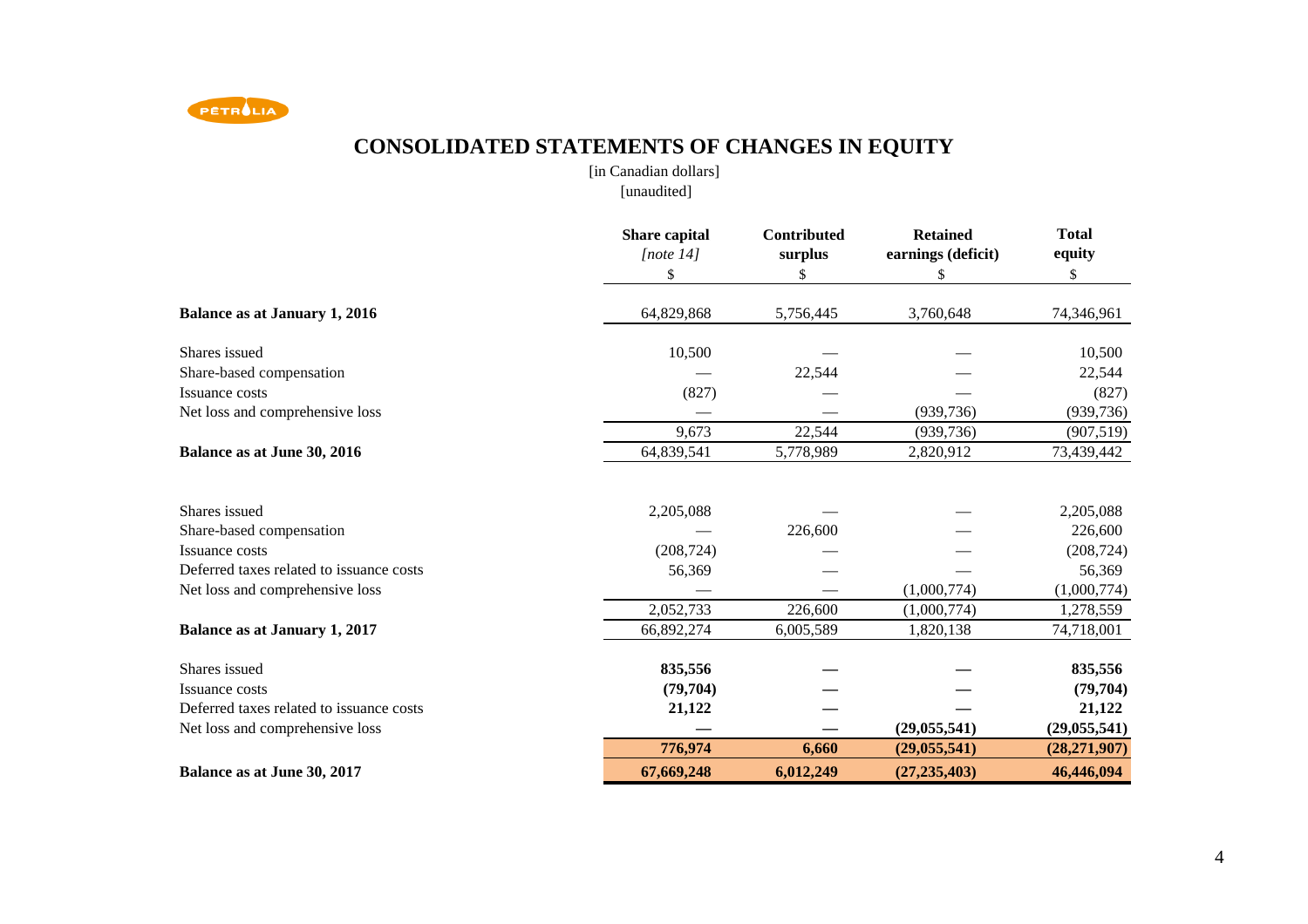

## **CONSOLIDATED STATEMENTS OF CASH FLOWS**

[in Canadian dollars]

[unaudited]

For the periods ended June 30

|                                                                  | 2017           | 2016         |
|------------------------------------------------------------------|----------------|--------------|
|                                                                  | $[6$ months]   | $[6$ months] |
|                                                                  | \$             | \$           |
|                                                                  |                |              |
| <b>OPERATING ACTIVITIES</b>                                      |                |              |
| Net loss                                                         | (29, 055, 541) | (939, 736)   |
| Items not affecting cash:                                        |                |              |
| Depreciation of property, plant and equipment                    | 8,868          | 12,239       |
| Deferred tax recovery                                            | (7,907,023)    | (328, 287)   |
| Share-based compensation                                         | 6,660          | 22,544       |
| Amortization of deferred lease inducements                       | (2, 418)       | (11, 418)    |
| Gain on disposal of property, plant and equipment                |                | (125)        |
| Accretion expense                                                | 18,306         | 17,166       |
| Impairment of interests in associates                            | 15,906,727     |              |
| Impairment of property, plant and equipment                      | 228,172        |              |
| Impairment of exploration and evaluation assets                  | 19,207,595     |              |
| Share of net loss of associates                                  | 60,895         | 72,616       |
|                                                                  | (1,527,759)    | (1,155,001)  |
|                                                                  |                |              |
| Net change in non-cash operating items                           |                |              |
| Receivables                                                      | 563,050        | 268,881      |
| Prepaid expenses                                                 | 69,899         | 51,142       |
| Inventories                                                      | 242,707        | 21,838       |
| Trade and other payables                                         | (22, 336)      | (41, 339)    |
|                                                                  | 853,320        | 300,522      |
| Cash flows related to operating activities                       | (674, 439)     | (854, 479)   |
|                                                                  |                |              |
| <b>INVESTING ACTIVITIES</b>                                      |                |              |
| Security deposits                                                |                | (450,000)    |
| Additions to property, plant and equipment                       | (1,311)        | (6,079)      |
| Acquisitions of oil and gas properties, net of recovered amounts | (130, 180)     | (92, 509)    |
| Increase in exploration and evaluation costs, net of recovered   |                |              |
| amounts [note 19]                                                | (3,087,743)    | (2,027,978)  |
| Proceeds from disposal of property, plant and equipment          |                | 125          |
| Contributions to associates                                      | (63, 229)      | (75, 582)    |
| Cash flows related to investing activities                       | (3, 282, 463)  | (2,652,023)  |
| <b>FINANCING ACTIVITIES</b>                                      |                |              |
| Shares issued                                                    | 940,000        |              |
| Share issuance costs                                             | (79, 704)      | (85, 857)    |
| Repayment of bank borrowings                                     | (3,367)        | (3,284)      |
| Cash flows related to financing activities                       | 856,929        | (89, 141)    |
| Net decrease in cash and cash equivalents                        | (3,099,973)    | (3,595,643)  |
| Cash and cash equivalents, beginning of period                   | 6,492,198      | 7,522,772    |
| Cash and cash equivalents, end of period [note 19]               | 3,392,225      | 3,927,129    |
|                                                                  |                |              |

*See accompanying notes*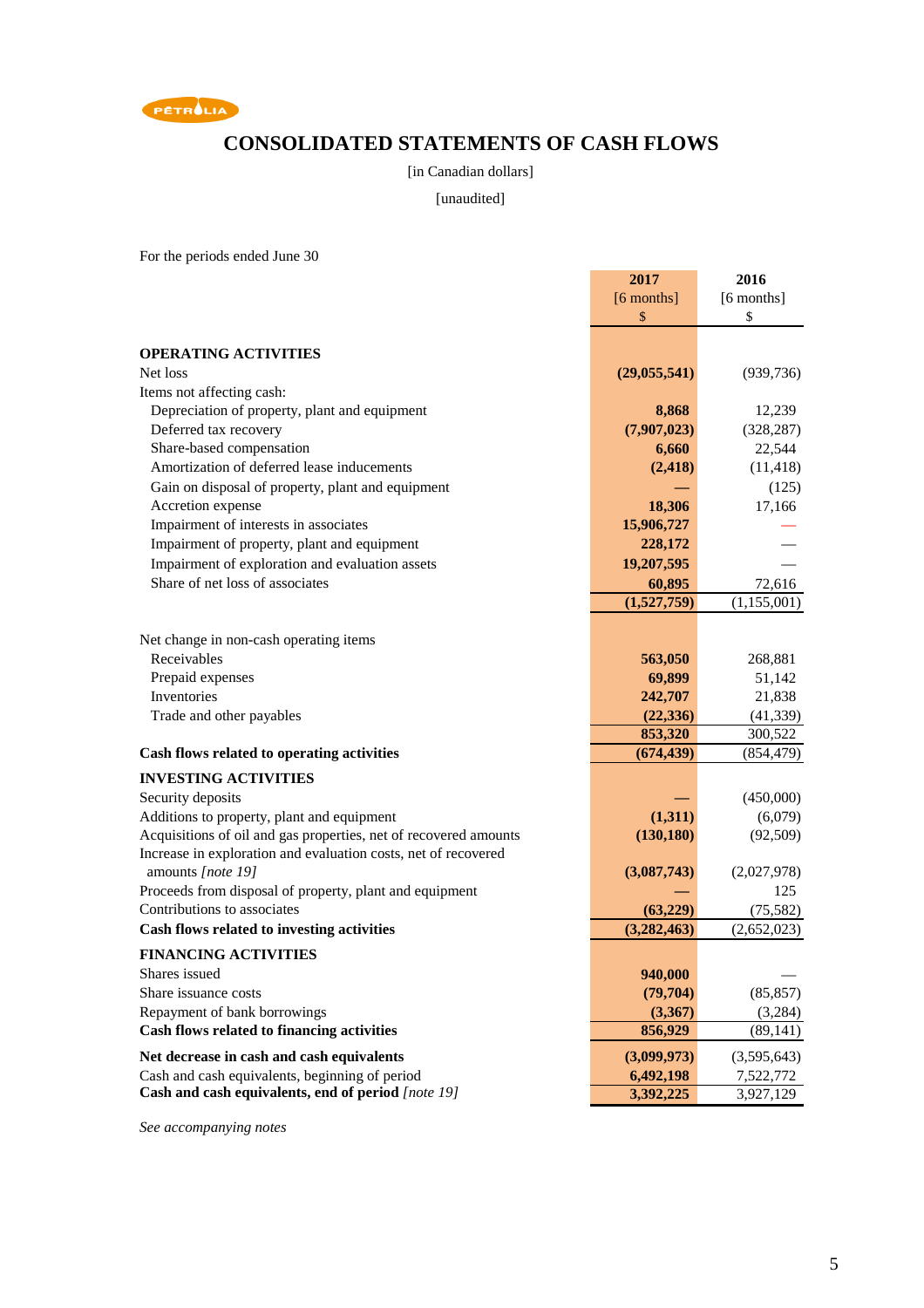

For the periods ended June 30, 2017 and 2016

### **1. INCORPORATION, NATURE OF OPERATIONS, CONDENSED FINANCIAL INFORMATION AND APPROVAL**

#### **Incorporation and nature of business**

The Company, incorporated under Part IA of the Québec *Companies Act* and governed by the provisions of the Québec *Business Corporations Act*, is an oil and gas exploration company. Its stock has been listed on the TSX Venture Exchange since February 16, 2005 under the symbol PEA. Its head office is located at 511 St-Joseph Street East, 2nd floor, Suite 304, Québec City, Québec, G1K 3B7.

#### **Condensed interim consolidated financial information**

The financial information as at June 30, 2017 and for the three- and six-month periods ended June 30, 2017 and 2016 is unaudited. However, it is management's view that all adjustments required to present fairly the results for these periods have been made. The adjustments made were of a normal recurring nature. The interim consolidated operating results do not necessarily reflect the operating results anticipated for the full fiscal year.

#### **Approval date**

These condensed interim consolidated financial statements for the three- and six-month periods ended June 30, 2017 and 2016 were approved by the Board of Directors on August 29, 2017.

### **2. BASIS FOR THE PREPARATION OF CONDENSED INTERIM CONSOLIDATED FINANCIAL STATEMENTS**

These condensed interim consolidated financial statements were prepared in accordance with applicable IFRS and IAS 34, *Interim Financial Reporting*, published by the International Accounting Standards Board (IASB) and set out in the *CPA Canada Handbook*. The accounting policies and the methods of computation applied in these condensed interim consolidated financial statements are the same as those in the most recent annual financial statements. The condensed interim consolidated financial statements should be read in conjunction with the audited annual financial statements for the fiscal year ended December 31, 2016, including the notes thereto, except for the notes on judgments regarding the going-concern assumption and impairment of the interests in associates disclosed in note 4.1 to the financial statements as at December 31, 2016 which are no longer valid as at June 30, 2017 as a result of the agreement in principle entered into in the Anticosti matter; see note 7 to these financial statements.

All amounts are expressed in Canadian dollars.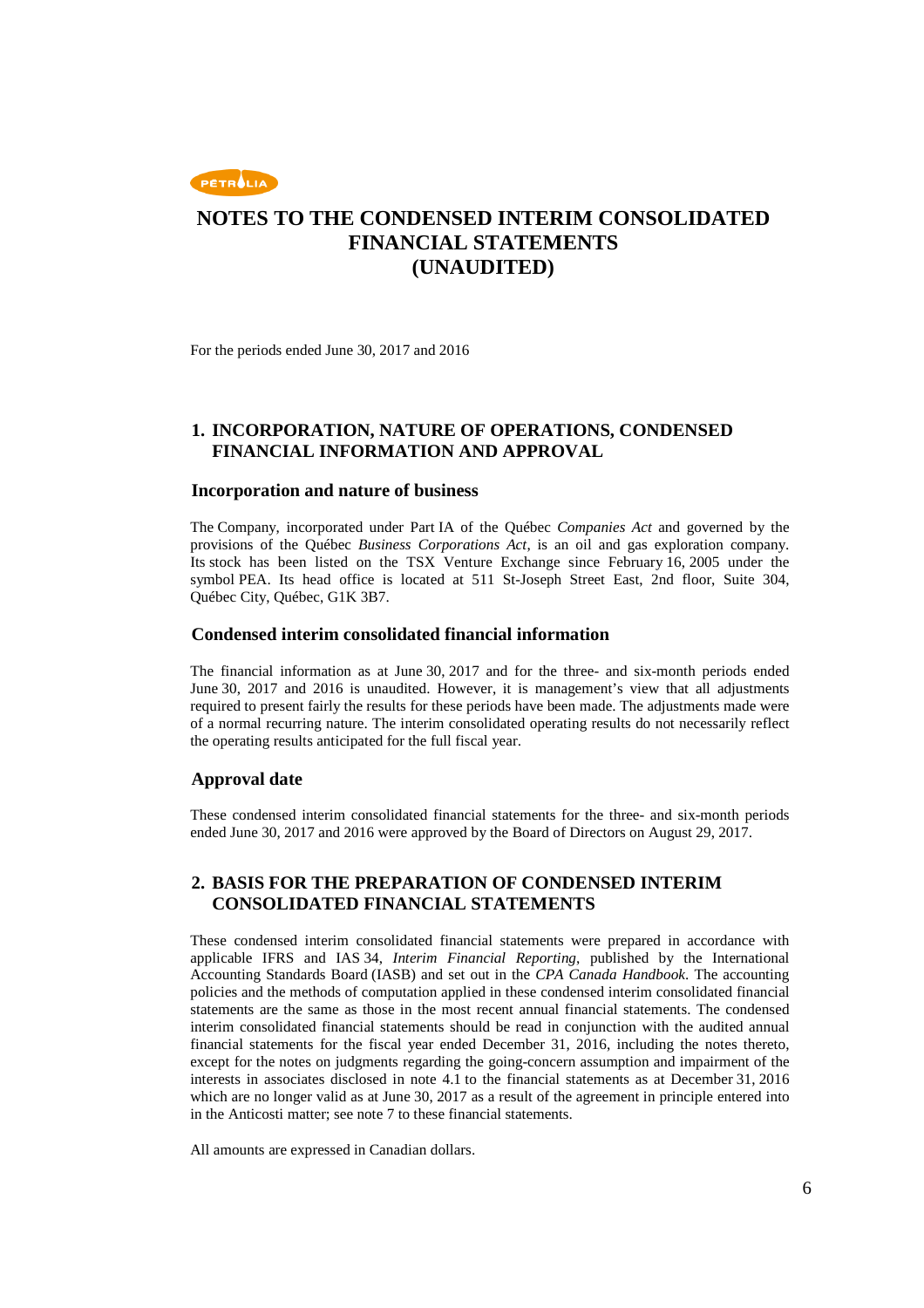

For the periods ended June 30, 2017 and 2016

### **3. JUDGMENTS, ESTIMATES AND ASSUMPTIONS**

When preparing the consolidated financial statements, management undertakes a number of judgments, estimates and assumptions about recognition and measurement of assets, liabilities, revenues and expenses. Actual results may differ from the estimates, assumptions and judgments made by management, and will seldom equal the estimated results. Information about the significant judgments, estimates and assumptions that have the most impact on the recognition and measurement of assets, liabilities, revenues and expenses are discussed below.

### **Estimates and assumptions**

#### *Impairment of exploration and evaluation assets*

Based on the analysis performed as at March 31, 2017, management determined that the negotiated fair value of the Company established in connection with the initial agreement entered into with Pieridae Energy Limited on May 15, 2017 is an indicator of impairment of the exploration and evaluation assets given that the recoverable amount of the Company, based on fair value less costs of disposal in connection with the transaction, was less than the carrying amount of the Company's net assets. The recoverable amount of the Company is very sensitive to the estimation of the redemption value of the preferred shares that were to be issued in connection with the initial agreement and which was based on the value of a negotiated settlement between the Company and the Québec government terminating oil exploration on Anticosti Island based on various probabilistic scenarios, as well as the discount rate used in measuring such after-tax amount. In addition, in accordance with IAS 36, the recoverable amount must exclude any amount allocated to unused operating tax losses, which also constitutes a significant estimate given their eligibility as operating tax losses within the new amalgamated entity, as well as the estimation of the time horizon over which they will be used, as well as the discount rate used in measuring the recoverable amount. The key assumptions used in determining the recoverable amount of the Company are explained in greater detail in note 10.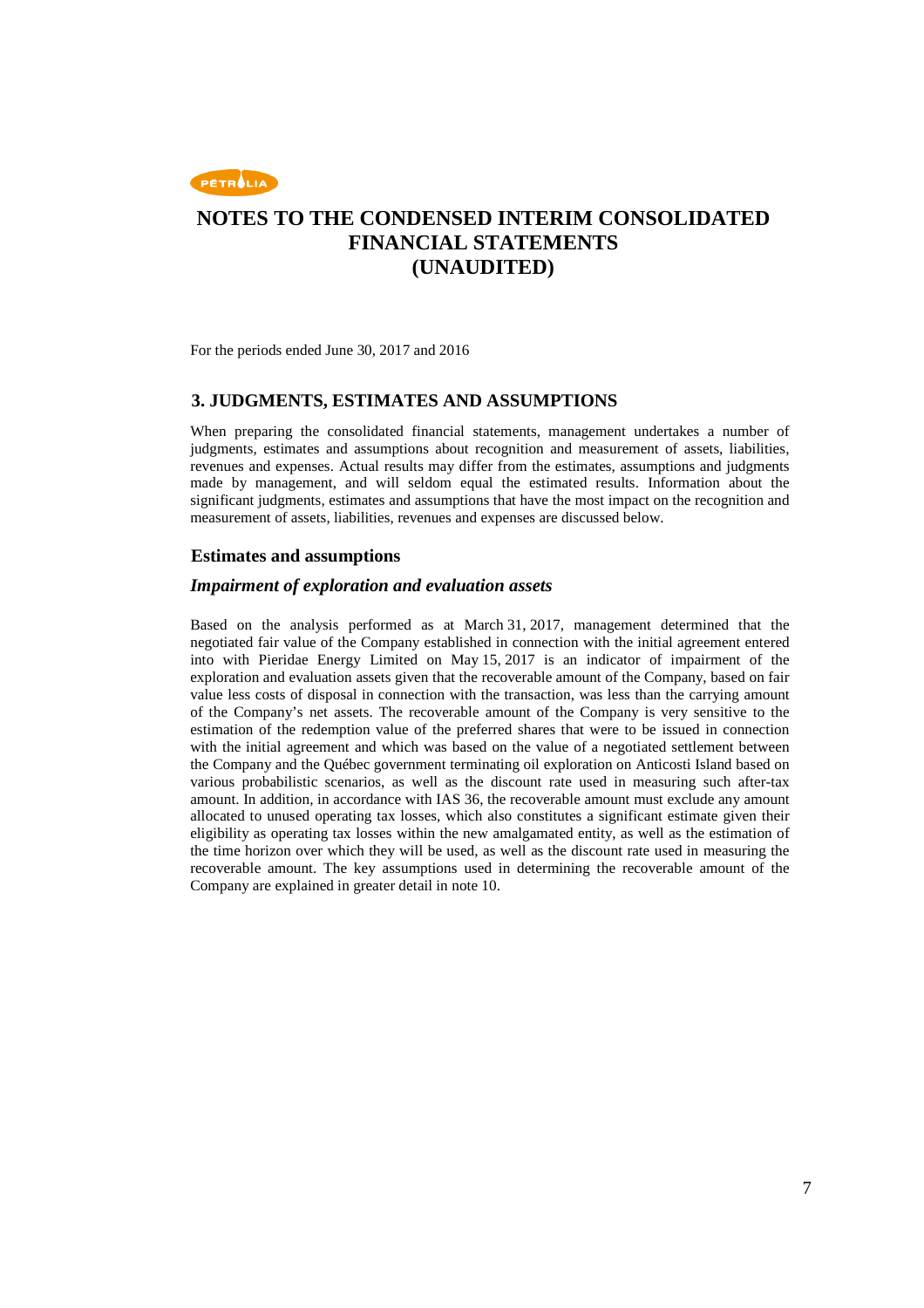

For the periods ended June 30, 2017 and 2016

### **4. AGREEMENT WITH PIERIDAE ENERGY LTD.**

On May 15, 2017, the Company entered into an initial agreement with Pieridae Energy Limited, a private Canadian corporation, providing for an amalgamation by way of plan of arrangement (the Arrangement), pursuant to which the Company and Pieridae will amalgamate to form a new entity to be named Pieridae Energy Limited (the Amalgamated Entity). The completion of the Arrangement will result in a reverse takeover of the Company as defined in the policies of the TSX Venture Exchange.

In connection with the Arrangement entered into on May 15, 2017, the rate of exchange for the shares represented 230% of the share price on the May 12, 2017 closing date, which priced the shares of the Company at \$0.38. In addition, the Company's shareholders received one redeemable preferred share (maturing on December 31, 2018) for each of their common shares. The redemption value of the preferred shares was equal to 50% of any amount in cash receivable by the Amalgamated Entity arising from the agreement with the Government of Québec, net of any tax cost for the Company, in relation to the termination of oil and gas exploration of Anticosti Island. Pursuant to the Arrangement Agreement, Pieridae's shareholders received, for each of their shares, approximately 2.74 shares of the Amalgamated Entity. In addition, Pieridae agreed to use all reasonable commercial efforts to complete, on or before closing of the Arrangement, a private placement of Pieridae Subscription Receipts at a price of \$12.50 per Pieridae Subscription Receipt for gross proceeds of \$50,000,000, consisting of approximately \$42,700,000 in cash and \$6,300,000 in consideration for conversion of the Pieridae debenture, subject to any overallotment.

On August 25, 2017, Pieridae Energy Limited closed a private placement of Pieridae Subscription Receipts at a price of \$12.50 per Pieridae Subscription Receipt for gross proceeds of \$25,651,525, consisting of \$24,632,500 in cash and \$1,019,125 in issuance of Pieridae Subscription Receipts to the agents in the form of commissions. In addition, the full amount of the US\$5,000,000 Pieridae Debenture will be converted into Pieridae Shares immediately prior to closing of the Arrangement. Each Pieridae Subscription Receipt will be automatically converted into a share of Pieridae, which will be exchanged for common shares of the amalgamated company at the same time as the execution of the Arrangement. The net proceeds of this private placement will be used to fund certain activities of the Amalgamated Entity relating to the development of an integrated liquefied natural gas production project on Canada's East Coast and to meet its operating and working capital requirements.

The Arrangement was amended on August 24, 2017 to modify certain provisions of the initial agreement entered into on May 15, 2017. Further to the agreement with the Government of Québec in the Anticosti matter (see note 7), both parties agreed to modify the first step of the initial agreement to have a cash dividend declared by the Company to non-dissenting Company shareholders at the time of the Arrangement instead of the issuance of the preferred shares, as set out in the initial agreement. Such dividend will be of an aggregate amount of \$9,012,002, or \$0.0831 per Company share, and will be paid out by the Company on the closing date of the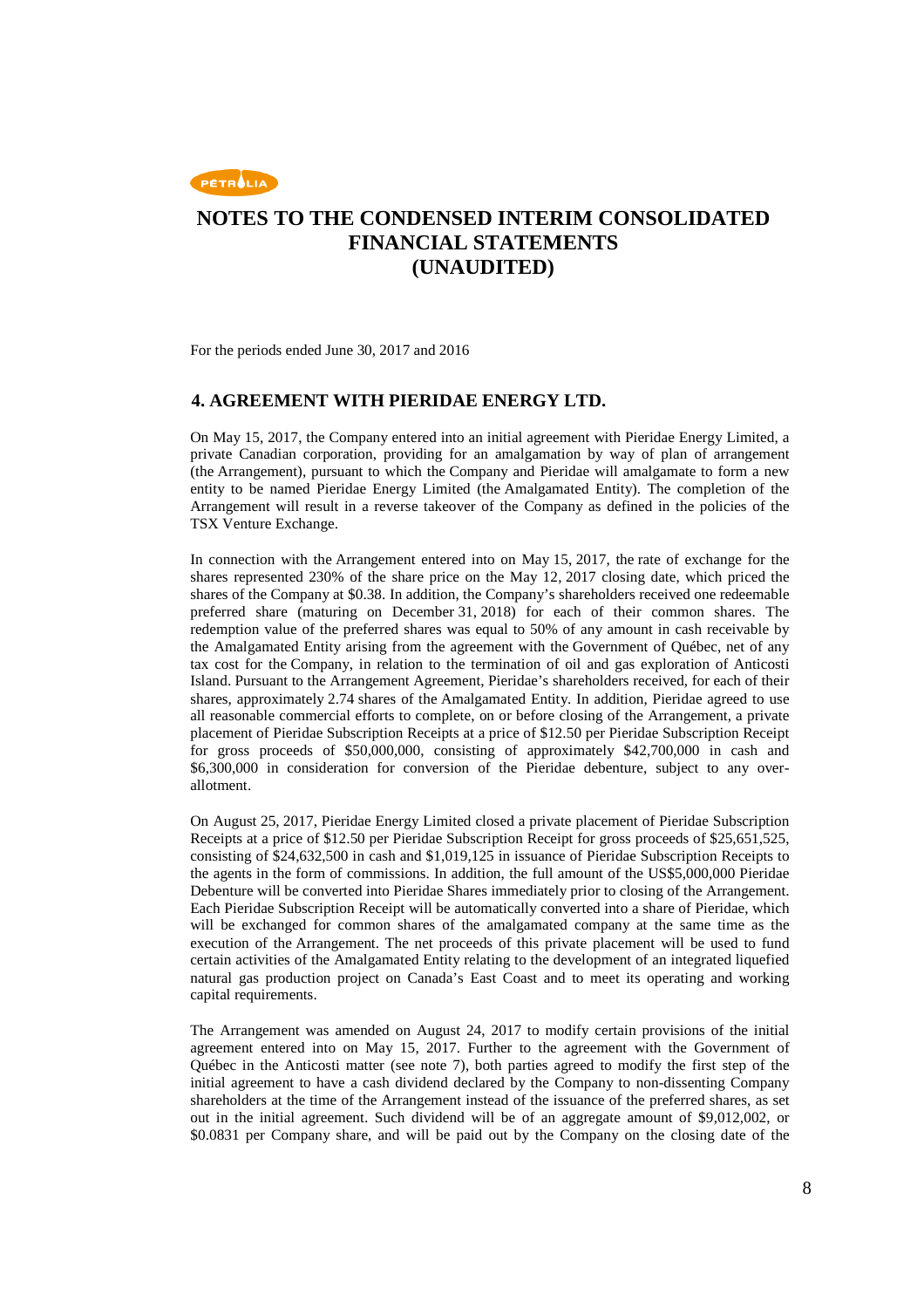

For the periods ended June 30, 2017 and 2016

Arrangement. This amount is equal to 50% of the Anticosti settlement amount, net of any tax expense. Furthermore, considering the reduction in the Pieridae private placement and the \$20,500,000 compensation to be received by the Company further to the agreement with the Government of Québec regarding the Anticosti matter, both parties agreed to lower the exchange ratio by which each Pieridae shareholder will receive Amalgamated Entity shares for each of their shares from approximately 2.74 to approximately 2.21. Following this amendment, the exchange ratio for Company shares represents 286% of the share price on the May 12, 2017 closing date, thereby pricing the Company shares at \$0.47. From an accounting perspective, this amendment, which includes a new basis for determining the Company's value, shows that the Company's recoverable amount has increased since March 31, 2017 in light of the changes in estimates based on these events that occurred during the third quarter of the current fiscal year. Accordingly, if the Arrangement is implemented, the impairment loss previously recognized on exploration and evaluation assets and property, plant and equipment of the Company will have to be reversed subsequent to the second quarter of the current fiscal year.

The Arrangement is subject to the customary conditions for transactions of such nature, which include obtaining the relevant final court and regulatory approvals in Canada, approval by 66 2/3% of Pieridae shareholders and the approval by 66 2/3% of the votes cast by the holders of common shares of the Company present or represented by proxy at the Special and Annual Shareholders' Meeting, which will be convened for the purposes of reviewing the arrangement. The Arrangement and related transactions are also subject to the satisfaction or waiver of additional conditions precedent, including, but not limited to, the continuance of the Company under the *Canada Business Corporations Act*. The transaction is expected to close in fiscal 2017. The Company's management proxy circular, to be sent prior to the holding of the Annual and Special Shareholders' Meeting, will contain other information regarding the transaction.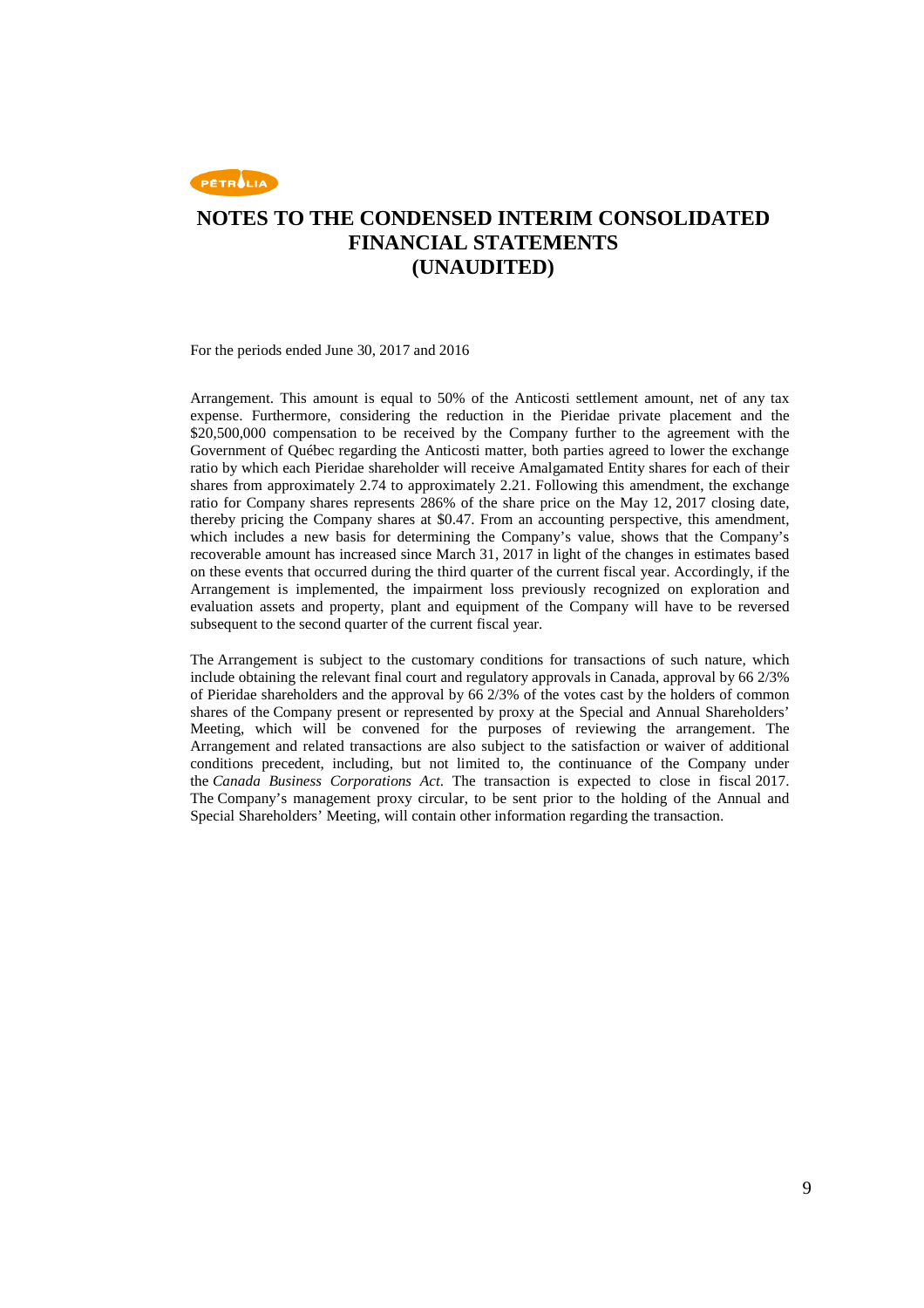

For the periods ended June 30, 2017 and 2016

### **5. CASH AND CASH EQUIVALENTS**

|                                                                  | As at<br><b>June 30,</b> | As at<br>December 31, |
|------------------------------------------------------------------|--------------------------|-----------------------|
|                                                                  | 2017                     | 2016                  |
|                                                                  | \$                       | \$                    |
| Cash                                                             | 4,022,225                | 6,022,198             |
| Guaranteed investment certificates (redeemable on                |                          |                       |
| demand)                                                          |                          | 1,100,000             |
|                                                                  | 4,022,225                | 7,122,198             |
|                                                                  |                          |                       |
| Less: Restricted cash equivalents <sup>1</sup>                   | 630,000                  | 630,000               |
|                                                                  | 3,392,225                | 6,492,198             |
| Less: Cash and cash equivalents held for exploration<br>purposes |                          |                       |
| Flow-through shares <sup>2</sup>                                 | 2,135,010                | 1,308,793             |
| Bourque project <sup>3</sup>                                     | 1,743,341                | 4,394,701             |
| Cash deficiency for exploration purposes $4$                     | (486, 126)               |                       |
|                                                                  | 3,392,225                | 5,703,494             |
| Cash and cash equivalents                                        |                          | 788.704               |

 $1$  As at June 30, 2017 and December 31, 2016, a portion of cash and cash equivalents was pledged as security for the performance bonds issued for total amount of \$630,000 *[note 18]*.

 $2^2$  Cash and cash equivalents held for exploration purposes related to flow-through shares represent the unexpended proceeds of financing related to flow-through shares. According to restrictions imposed under financing arrangements, the Company must allocate these funds to the exploration of oil and gas properties.

3 Cash and cash equivalents earmarked for future exploration work on the Bourque project represent the remaining cash as at June 30, 2017 and December 31, 2016 from partner advances which, under the agreements, must be spent on exploration work related to the Bourque project.

4 As at June 30, 2017, the Company did not have the necessary liquidity to meet its exploration commitments. Receipt of the compensation in the Anticosti matter (see note 7) in the third quarter of the fiscal year will make up for this cash deficiency as at June 30, 2017.

As at June 30, 2017, cash bore interest at rates ranging from 0% to 1.2% [December 31, 2016 – 0% to 1.2%].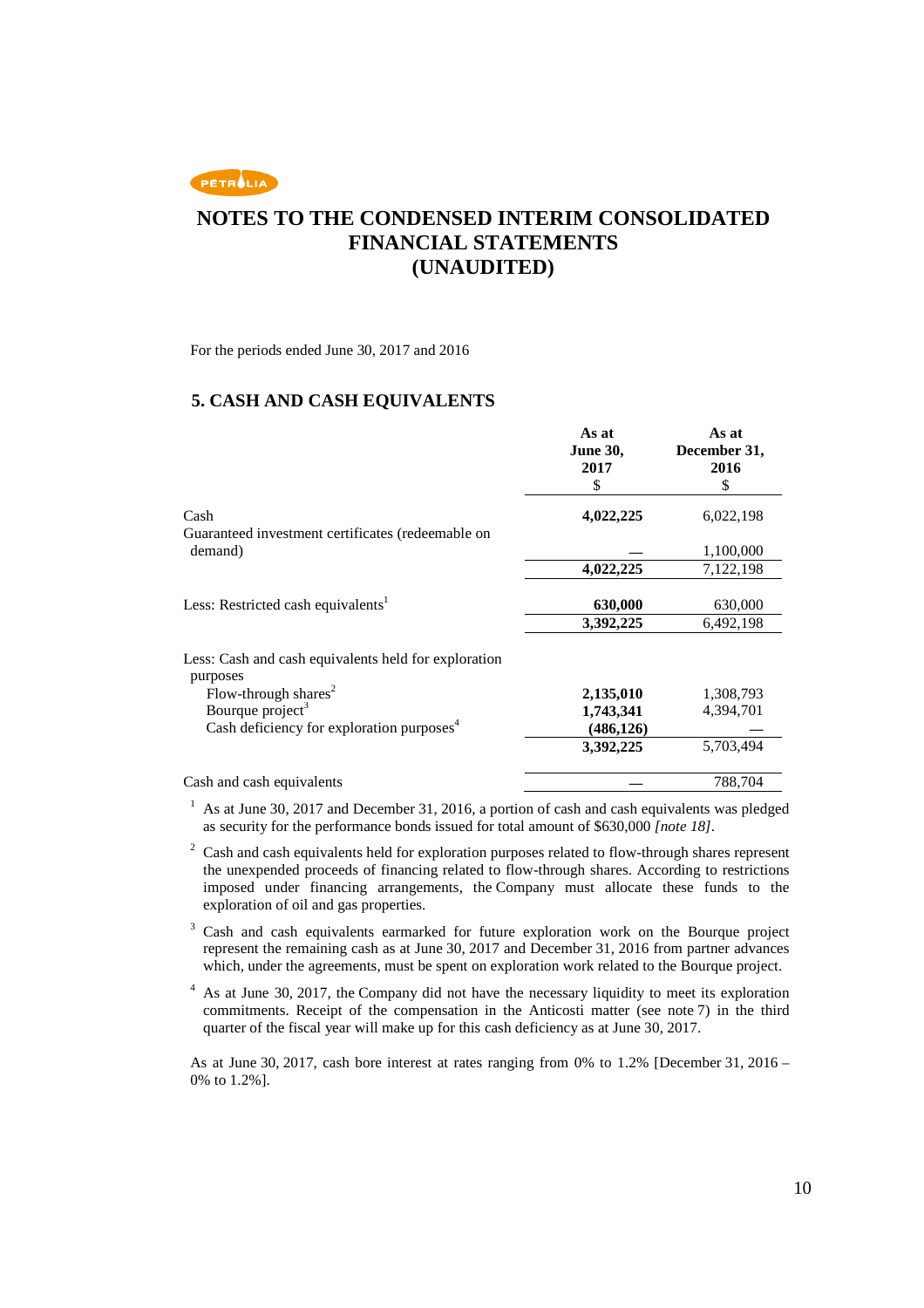

For the periods ended June 30, 2017 and 2016

### **6. RECEIVABLES**

|                     | As at<br><b>June 30,</b><br>2017<br>\$ | As at<br>December 31,<br>2016 |
|---------------------|----------------------------------------|-------------------------------|
| Partner             | 120,358                                | 120,358                       |
| Associate [note 16] |                                        | 475                           |
| Commodity taxes     | 53,755                                 | 661,382                       |
| Interest receivable |                                        | 2,188                         |
| Other               | 106,750                                | 59,510                        |
|                     | 280,863                                | 843,913                       |

### **7. INTERESTS IN ASSOCIATES**

On March 31, 2014, the Company completed a transaction that resulted in a partnership, Anticosti Hydrocarbons L.P., which owns the licences previously held by Pétrolia Inc. and Corridor Resources Inc. and a general partner, Anticosti Hydrocarbons General Partner Inc. The ownership interests of the partners are as follows:

| <b>Partners</b>               | <b>Ownership interest</b> |  |
|-------------------------------|---------------------------|--|
| Ressources Québec inc.        | 35%                       |  |
| Pétrolia Inc.                 | 21.7%                     |  |
| Corridor Resources Inc.       | 21.7%                     |  |
| Saint-Aubin E&P (Québec) Inc. | 21.7%                     |  |

The partnership's Board of Directors is made up of a representative of each partner and an independent director.

The Board of Directors has set up an Operations Committee to supervise the partnership's work, as well as an advisory Technical Committee. Committees on health, safety and security, the environment and social acceptability have also been created. These committees are made of an equal number of representatives from each partner.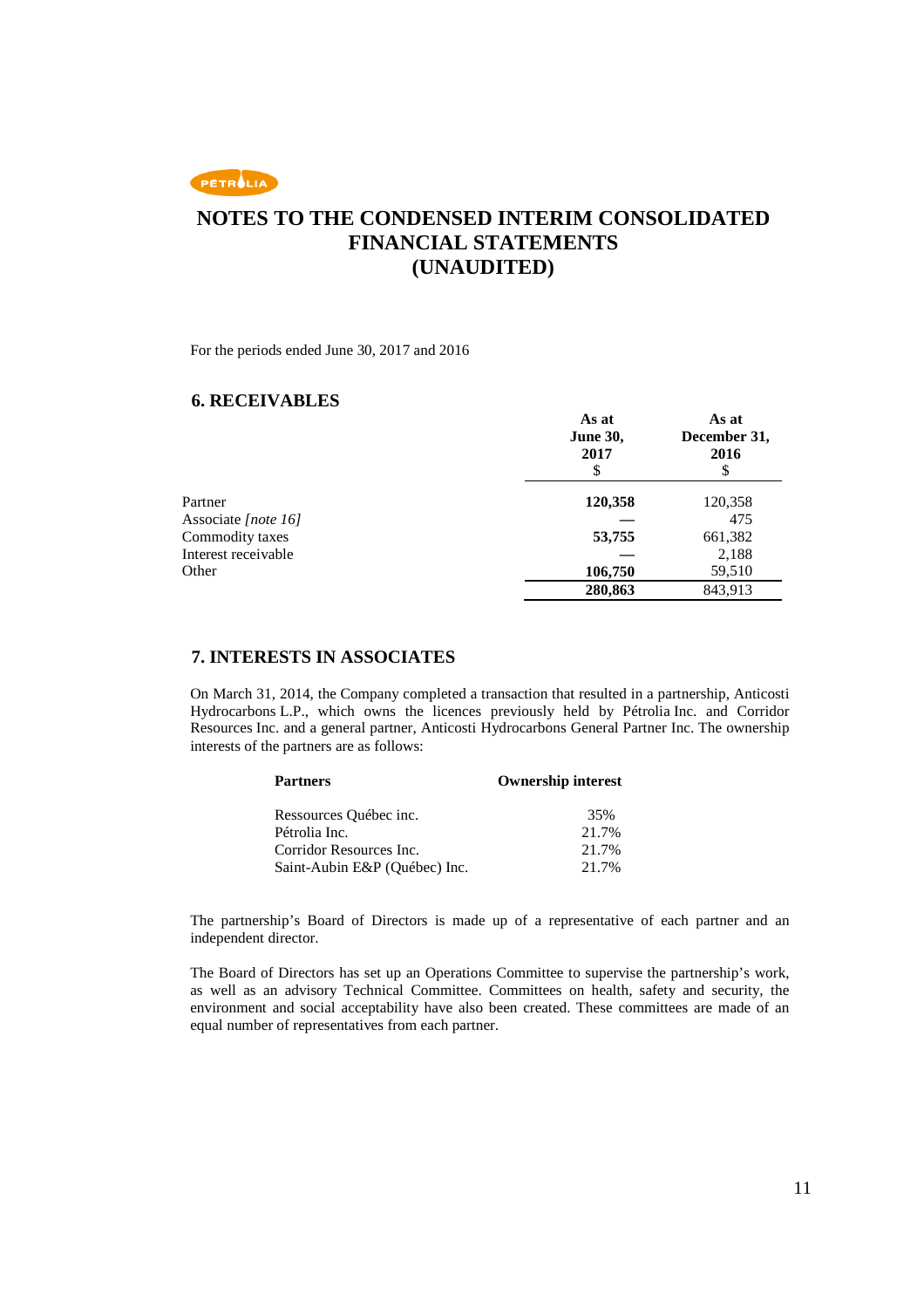PETROLIA

## **NOTES TO THE CONDENSED INTERIM CONSOLIDATED FINANCIAL STATEMENTS (UNAUDITED)**

For the periods ended June 30, 2017 and 2016

|                                                                                                                                                                                       | Anticosti<br><b>Hydrocarbons</b><br>L.P.<br>\$ | Anticosti<br><b>Hydrocarbons</b><br><b>General</b><br>Partner Inc.<br>\$ | <b>Total</b><br>\$                  |
|---------------------------------------------------------------------------------------------------------------------------------------------------------------------------------------|------------------------------------------------|--------------------------------------------------------------------------|-------------------------------------|
| Value of the interest as at December 31, 2015                                                                                                                                         | 36,583,806                                     | 43                                                                       | 36,583,849                          |
| Share<br>loss<br>for<br>ended<br>of<br>the<br>net<br>year<br>December 31, 2016<br>Contributions for the year ended December 31, 2016<br>Value of the interest as at December 31, 2016 | (92, 454)<br>78,690<br>36,570,042              | (43,999)<br>29,703<br>(14,253)                                           | (136, 453)<br>108,393<br>36,555,789 |
| Share of net loss for the six-month period ended<br>June 30, 2017                                                                                                                     | (38, 587)                                      | (22,308)                                                                 | (60, 895)                           |
| Contributions for the six-month period ended<br>June 30, 2017<br>Impairment of interest                                                                                               | 36,786<br>(15,916,845)                         | 26,443<br>10,118                                                         | 63,229<br>(15,906,727)              |
| Value of the interest as at June 30, 2017                                                                                                                                             | 20,651,396                                     |                                                                          | 20,651,396                          |

#### **Impairment**

On July 24, 2017, the Government of Québec adopted a ministerial order, published in the Gazette officielle du Québec and effective July 28, 2017, prohibiting the exploration and development of oil and gas on Anticosti Island. It also announced the conclusion of agreements with certain companies involved in oil and gas exploration on Anticosti Island, particularly Junex inc. as well as Corridor Resources Inc. and Saint-Aubin E&P (Québec) inc., two of the partners of Anticosti Hydrocarbons L.P.

On August 9, 2017, the Government of Québec and the Company entered into an agreement in principle concerning the cessation of oil and gas exploration and development activities on Anticosti Island. The cessation of work, the end of the exploration program, as well as the termination of the operator contract held by Pétrolia Anticosti inc. were negotiated in return for a \$20.5 million financial compensation for the Company, which holds a 21.67% interest in the Anticosti project. Under this agreement, the Government of Québec will obtain the rights to the Company's exploration and evaluation assets on Anticosti Island and will assume all of the Company's liabilities and obligations, including the financial obligations related to the future restoration of these properties, for which a net liability of \$151,396 was recorded as at June 30, 2017, consisting of exploration and evaluation assets of \$147,411 and a provision for site restoration of \$298,807. Also, under this agreement, the Government of Québec undertook to vote, through Ressources Québec, in favour of the proposed arrangement with Pieridae Energy Limited (the "Arrangement") as well as to sign the support and pooling agreement and the same escrow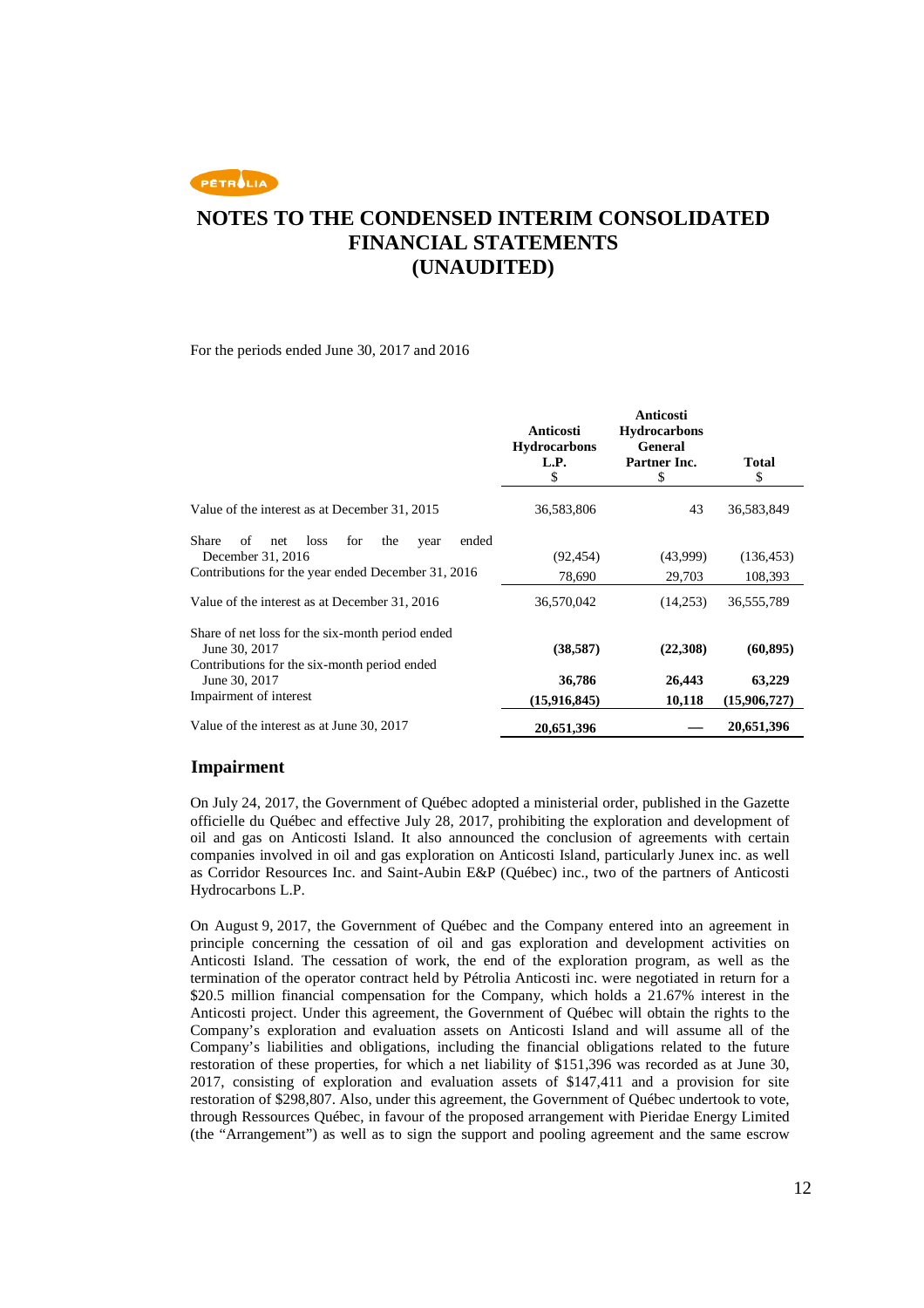

For the periods ended June 30, 2017 and 2016

agreement as the other Pétrolia insiders. The agreement in principle entered into is subject to the signing of definitive agreements in the coming weeks.

The Company applies IAS 39 to assess whether there is evidence of impairment that could lead to the recognition of an impairment loss for its interests in associates relating to the Anticosti project. The Company's management believes the \$20,500,000 compensation agreement arising from the negotiations that started in March 2017 to be an indicator of impairment of its interests in associates. As a result, a \$15,906,727 impairment loss was recognized to reduce the value of the investment to its recoverable amount, which is its value in use, of \$20,651,396 as at June 30, 2017.

Given the recoverable amount of interests in associates is less than their carrying amount, an impairment loss should be recognized against interests in associates.

| Financial compensation to terminate the project<br>Rights to exploration and evaluation assets of the Anticosti property, acquired by | 20,500,000   |
|---------------------------------------------------------------------------------------------------------------------------------------|--------------|
| the Government of Québec                                                                                                              | (147, 411)   |
| Site restoration obligation, belonging to the Company on Anticosti Island,<br>assumed by the Government of Ouébec                     | 298,807      |
| Recoverable amount                                                                                                                    | 20,651,396   |
| Less: Carrying amount of interests in associates, prior to impairment loss                                                            | (36,558,123) |
| <b>Impairment</b> loss                                                                                                                | (15,906,727) |

As a result of the recognition of this impairment loss, management revised the valuation of the deferred tax asset related to the Company's tax loss carryforwards. The deferred tax asset was reduced by an amount of \$2,433,622, an asset initially recognized as a reduction of the deferred tax liability, thereby resulting in an additional loss of \$2,433,622 for three-month period ended June 30, 2017.

The \$20,500,000 compensation to be received in the third quarter of 2017 also removes any uncertainty regarding the going-concern assumption as at June 30, 2017.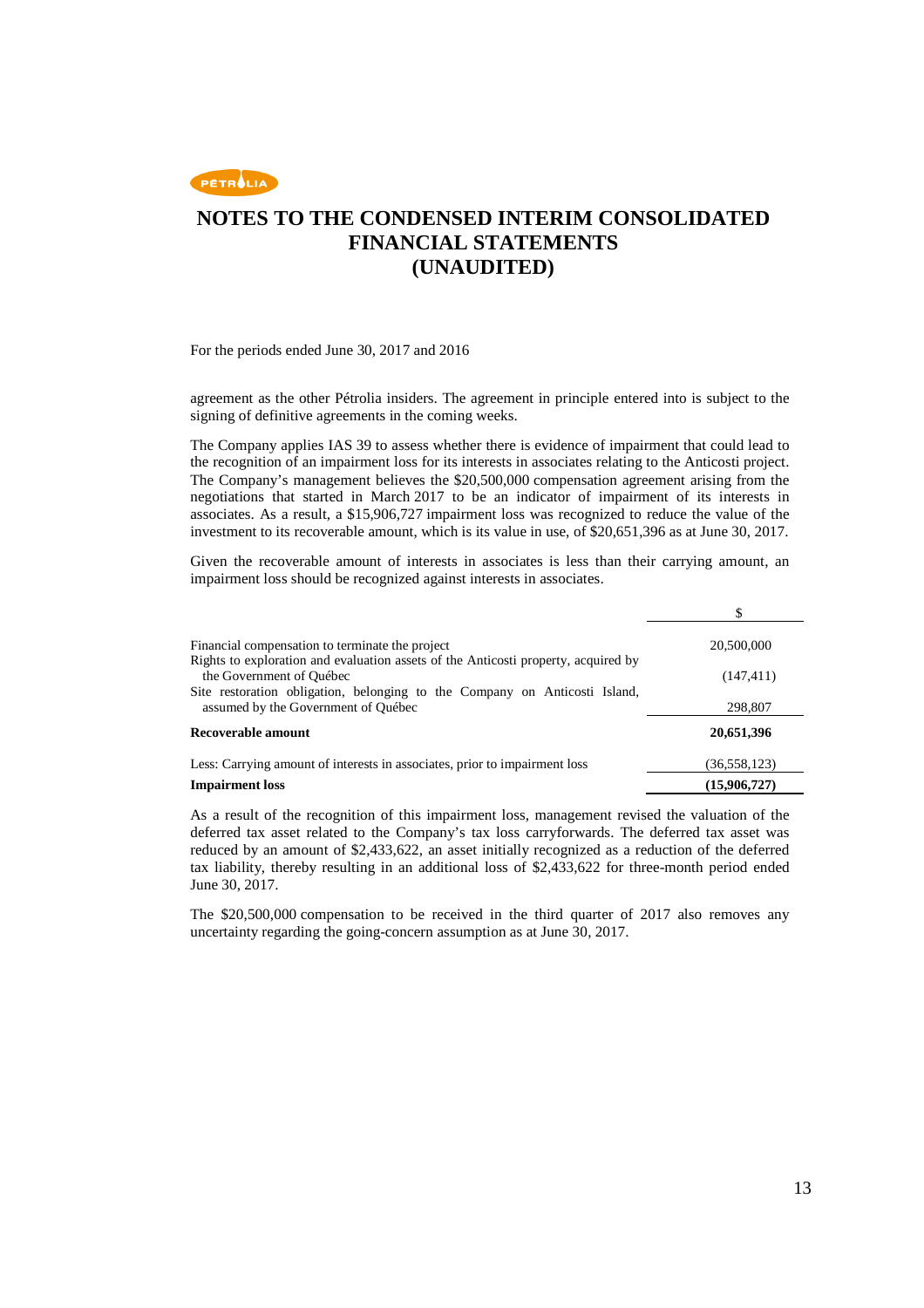

For the periods ended June 30, 2017 and 2016

### **8. PROPERTY, PLANT AND EQUIPMENT**

|                                                                                               | Land<br>\$ | <b>Leasehold</b><br>improvements<br>\$ | IT, office<br>and field<br>equipment<br>S | <b>Automotive</b><br>equipment<br>\$ | <b>Reserves</b><br>\$ | Field<br>offices<br>\$ | Total<br>\$        |
|-----------------------------------------------------------------------------------------------|------------|----------------------------------------|-------------------------------------------|--------------------------------------|-----------------------|------------------------|--------------------|
| Gross carrying amount                                                                         |            |                                        |                                           |                                      |                       |                        |                    |
| Balance as at                                                                                 |            |                                        |                                           |                                      |                       |                        |                    |
| December 31, 2016                                                                             | 75,434     | 225,000                                | 319,712                                   | 52,156                               | 322,881               | 186,107                | 1,181,290          |
| <b>Additions</b>                                                                              |            |                                        | 1,311                                     |                                      |                       |                        | 1,311              |
| Disposals                                                                                     |            |                                        |                                           |                                      |                       |                        |                    |
| Balance as at                                                                                 |            |                                        |                                           |                                      |                       |                        |                    |
| June 30, 2017                                                                                 | 75,434     | 225,000                                | 321,023                                   | 52,156                               | 322,881               | 186,107                | 1,182,601          |
| <b>Accumulated depreciation</b><br>Balance as at<br>December 31, 2016<br>Impairment [note 10] | 32,142     | 9,374<br>89,481                        | 254,578<br>26,659                         | 34,424<br>6,989                      | 211,586<br>45,052     | 117.310<br>27,849      | 627,272<br>228,172 |
| Depreciation                                                                                  |            | 11,250                                 | 6,668                                     | 2,271                                | 9,610                 | 5,940                  | 35,739             |
| Balance as at                                                                                 |            |                                        |                                           |                                      |                       |                        |                    |
| June 30, 2017                                                                                 | 32,142     | 110,105                                | 287,905                                   | 43,684                               | 266,248               | 151,099                | 891,183            |
| Net carrying amount as at                                                                     |            |                                        |                                           |                                      |                       |                        |                    |
| <b>December 31, 2016</b>                                                                      | 75,434     | 215,626                                | 65,134                                    | 17,732                               | 111,295               | 68,797                 | 554,018            |
| Net carrying amount as at<br>June 30, 2017                                                    | 43,292     | 114,895                                | 33,118                                    | 8,472                                | 56,633                | 35,008                 | 291,418            |

### **9. EXPLORATION AND EVALUATION ASSETS**

### **Oil and gas properties**

| December 31,<br>2016<br>\$ | <b>Impairment</b><br>[note 10]<br>\$ | <b>Additions</b><br>\$ | <b>June 30,</b><br>2017<br>\$ |
|----------------------------|--------------------------------------|------------------------|-------------------------------|
|                            |                                      |                        |                               |
| 794,683                    | (338, 614)                           | 27,953                 | 484,022                       |
|                            |                                      |                        |                               |
| 515,680                    | (219,731)                            | 22,678                 | 318,627                       |
| 533,864                    | (227, 479)                           | 18,912                 | 325,297                       |
| 123,356                    | (52, 562)                            | 7,650                  | 78,444                        |
| 2,797,910                  | (1,214,544)                          | 52,987                 | 1,636,353                     |
| 216,968                    | (92, 450)                            |                        | 124,518                       |
| 4,982,461                  | (2, 145, 380)                        | 130,180                | 2,967,261                     |
|                            |                                      |                        |                               |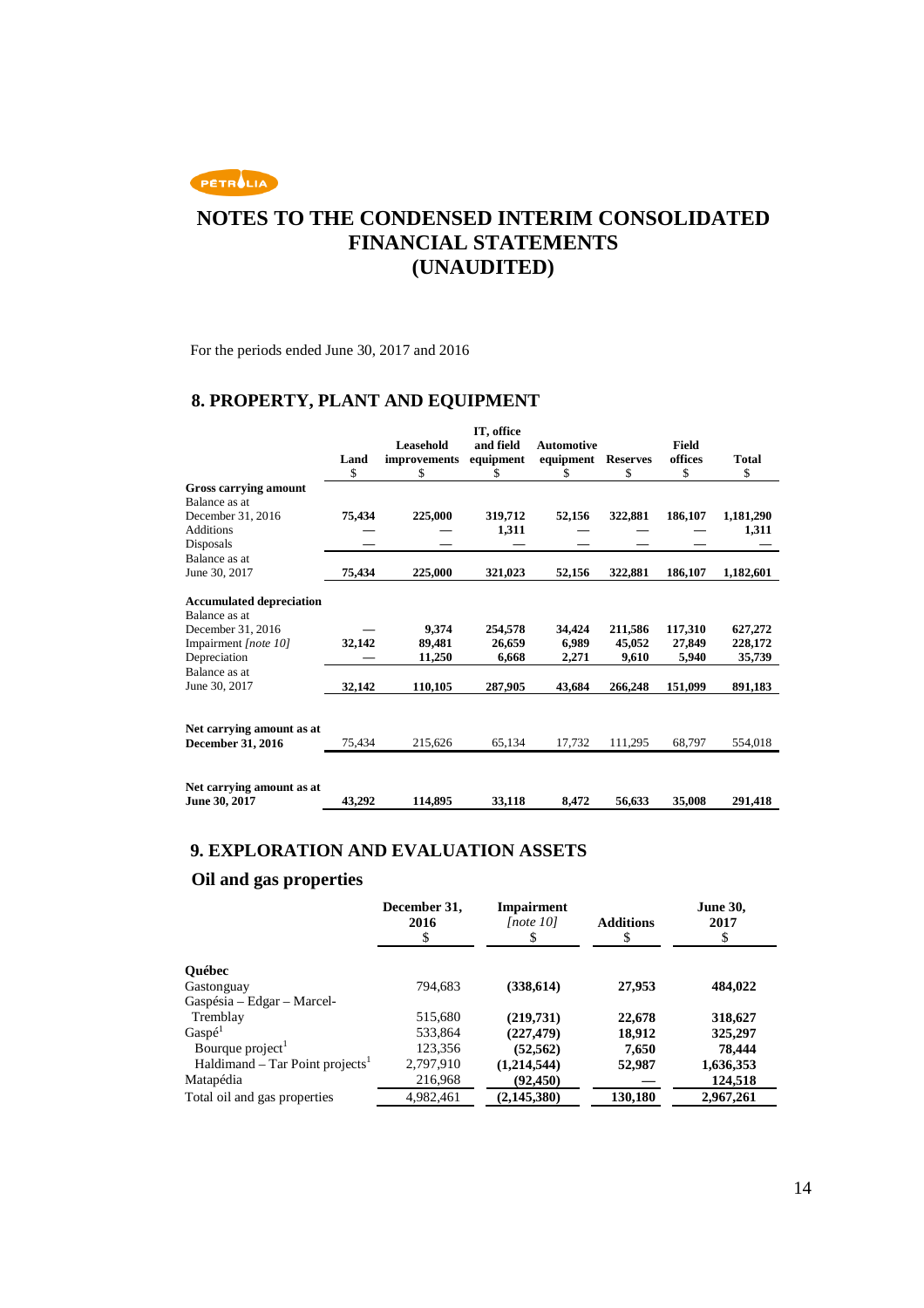

For the periods ended June 30, 2017 and 2016

### **Exploration expenses**

|                                                                                                                                                          | December 31,<br>2016<br>\$ | <b>Impairment</b><br>[note 10]<br>\$ | <b>Additions</b><br>\$ | <b>June 30,</b><br>2017<br>\$ |
|----------------------------------------------------------------------------------------------------------------------------------------------------------|----------------------------|--------------------------------------|------------------------|-------------------------------|
| <b>Québec</b>                                                                                                                                            |                            |                                      |                        |                               |
| Anticosti                                                                                                                                                | 260,558                    |                                      | 1,567                  | 262,125                       |
| Gastonguay                                                                                                                                               | 76,900                     |                                      |                        | 76,900                        |
| Gaspésia – Edgar – Marcel-                                                                                                                               |                            |                                      |                        |                               |
| Tremblay                                                                                                                                                 | 3,795,750                  |                                      | 8,693                  | 3,804,443                     |
| Gaspé                                                                                                                                                    | 3,624,503                  |                                      | 12,688                 | 3,637,191                     |
| Bourque project                                                                                                                                          | 29,645,904                 |                                      | 438,705                | 30,084,609                    |
| Haldimand project                                                                                                                                        | 29,318,018                 |                                      | 70,549                 | 29,388,567                    |
| Tar Point project                                                                                                                                        | 5,281,210                  |                                      | 2,998                  | 5,284,208                     |
| Matapédia                                                                                                                                                | 1,206,444                  |                                      |                        | 1,206,444                     |
|                                                                                                                                                          | 73,209,287                 |                                      | 535,200                | 73,744,487                    |
| <b>Deductions</b><br>Government exploration grants,<br>impairment and partner<br>contributions:<br>Anticosti<br>Gastonguay<br>Gaspésia - Edgar - Marcel- | 5,847<br>19,020            | 108,867<br>24,663                    |                        | 114,714<br>43,683             |
| Tremblay                                                                                                                                                 | 428,740                    | 1,434,683                            |                        | 1,863,423                     |
| Gaspé                                                                                                                                                    | 711,141                    | 1,242,928                            |                        | 1,954,069                     |
| Bourque project                                                                                                                                          | 15,113,442                 | 6,197,441                            | 391,435                | 21,702,318                    |
| Haldimand project                                                                                                                                        | 14,853,647                 | 6,017,765                            |                        | 20,871,412                    |
| Tar Point project                                                                                                                                        | 1,051,894                  | 1,802,527                            |                        | 2,854,421                     |
| Matapédia                                                                                                                                                | 658,824                    | 233,341                              |                        | 892,165                       |
|                                                                                                                                                          | 32,842,555                 | 17,062,215                           | 391,435                | 50,296,205                    |
| Revenue from oil reserve<br>evaluation:<br>Gaspé                                                                                                         |                            |                                      |                        |                               |
| Haldimand project                                                                                                                                        | 367,855                    |                                      |                        | 367,855                       |
| Total exploration expenses                                                                                                                               | 39,998,877                 | (17,062,215)                         | 143,765                | 23,080,427                    |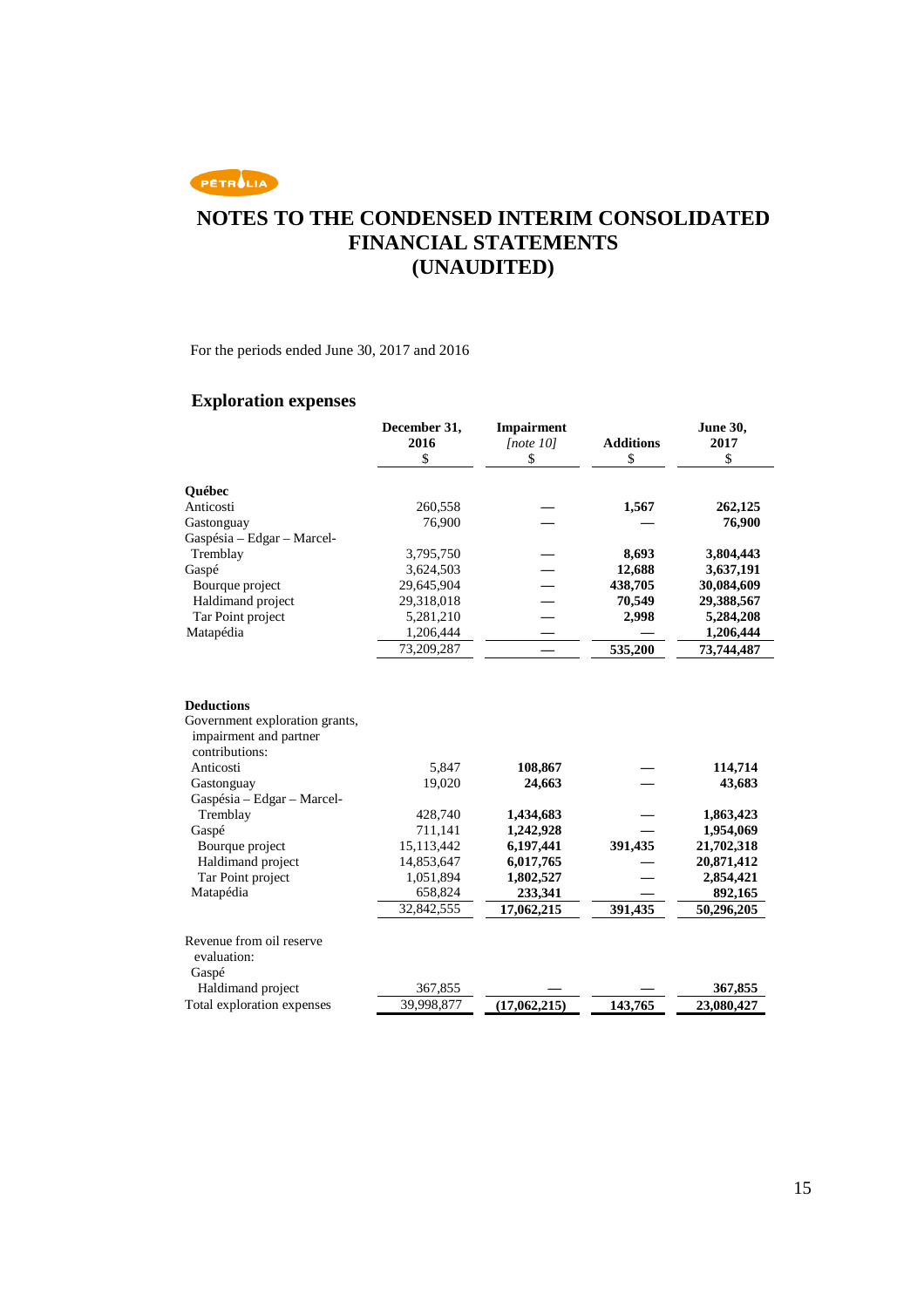

For the periods ended June 30, 2017 and 2016

#### **Summary as at June 30, 2017**

|                                   | December 31,<br>2016 | <b>Impairment</b><br>[note 10] | <b>Additions</b> | <b>June 30,</b><br>2017 |
|-----------------------------------|----------------------|--------------------------------|------------------|-------------------------|
| Oil and gas properties            | 4.982.461            | (2,145,380)                    | 130,180          | 2,967,261               |
| Exploration expenses              | 39,998,877           | (17,062,215)                   | 143,765          | 23,080,427              |
| Exploration and evaluation assets | 44,981,338           | (19,207,595)                   | 273,945          | 26,047,688              |

1 These properties are subject to royalties should they become productive. To date, the Company has satisfied all required obligations, and only its future or potential obligations and special transactions during the year are described below.

### **10. IMPAIRMENT OF PROPERTY, PLANT AND EQUIPMENT AND EXPLORATION AND EVALUATION ASSETS**

In accordance with the accounting policies adopted by the Company, non-financial assets must be tested for impairment whenever circumstances indicate that the carrying amount may be impaired. Impairment is calculated by measuring the recoverable amount of each asset or cash-generating unit ("CGU"). Where the recoverable amount of the asset or CGU is less than its carrying amount, an impairment loss is recognized.

As at March 31, 2017, management identified an indicator of impairment, namely the signing of a non-binding term sheet on March 29, 2017 with Pieridae Energy Limited, which preceded the closing of the initial agreement on May 15, 2017 *[note 4]*, based on a rate of exchange indicating an observable value lower than the carrying amount of the Company's net assets. As a result, the Company performed an impairment test by comparing the carrying amount of the Company's net assets as at March 31, 2017 (excluding deferred taxes on loss carryforwards) to their recoverable amount (excluding any value allocated to unused tax losses). Fair value less costs of disposal was used as the recoverable amount, which was categorized in Level 3 of the fair value hierarchy.

In accordance with the terms set out in the initial agreement entered into on May 15, 2017 with Pieridae Energy Limited *[note 4]*, the recoverable amount of the Company was estimated at \$0.38 per outstanding common share of the Company plus the estimated redemption value of the preferred shares issued in connection with the Arrangement. The redemption value of the preferred shares of the Amalgamated Entity is equal to 50% of any amount in cash receivable, prior to December 31, 2018, by the Amalgamated Entity arising from an agreement with the Government of Québec, net of any tax payable by the Amalgamated Entity, in relation to the termination of oil and gas exploration on Anticosti Island.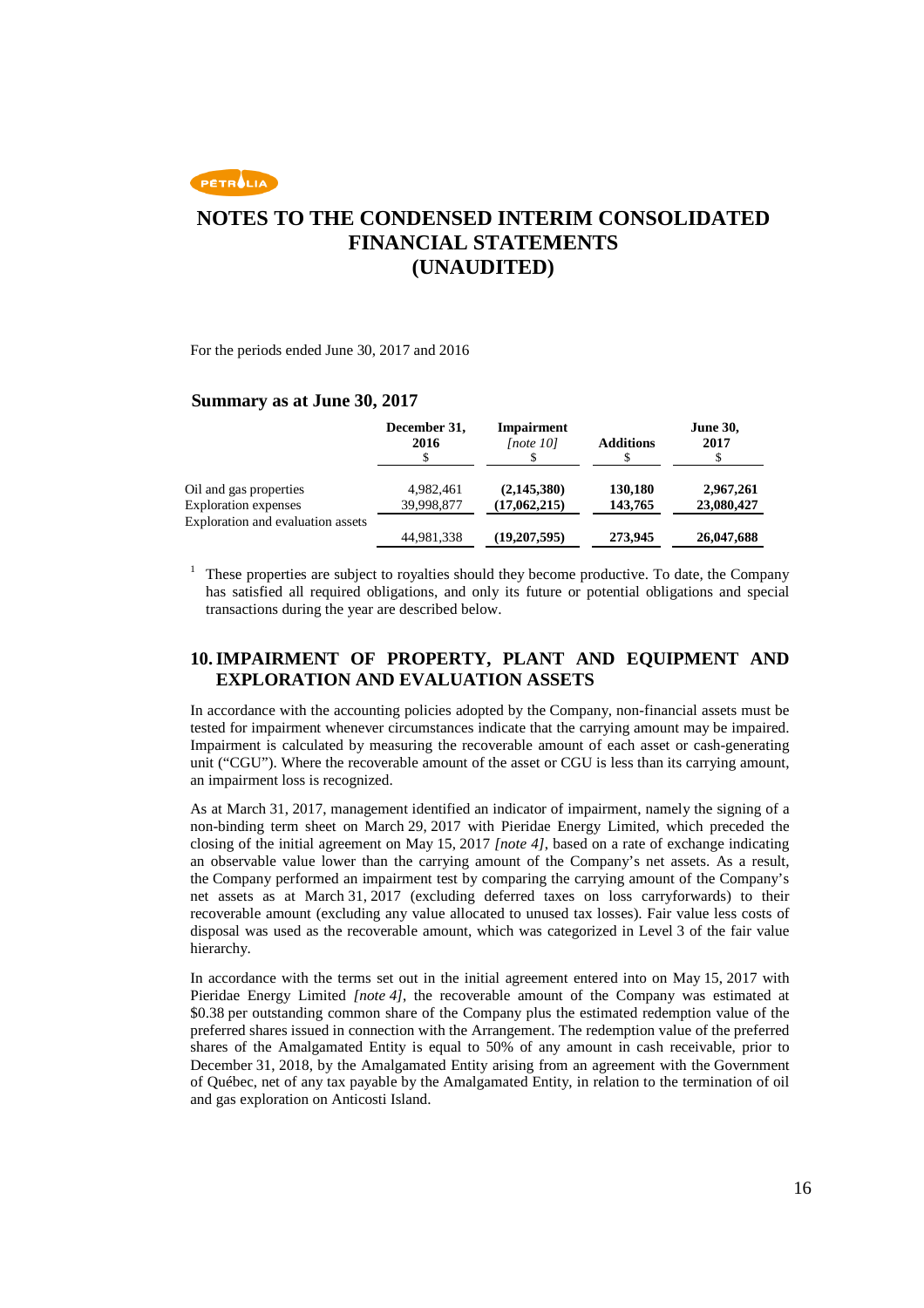

For the periods ended June 30, 2017 and 2016

The key assumptions of the fair value measurement of the Company pertain to the measurement of the fair value of the redemption of the preferred shares that were to be issued in connection with the initial agreement and the value allocated to unused tax losses. A probabilistic method taking into account the uncertainties related to the settlement including certain value realization scenarios regarding the closing of an agreement with the Government of Québec, and a 2.5% discount rate were used in the measurement thereof. The estimation by informed market players of the fair value allocated to the unused tax losses included in the transaction set at \$0.38 per share takes into account, in particular, the uncertainty regarding the post-amalgamation eligibility of unused tax losses for the Amalgamated Entity as determined by the tax authorities, the time horizon and the use of unused tax losses within a context of taxable income generated within the new amalgamated entity and a discount rate reflecting the uncertainty regarding the valuation of this unused tax benefit.

Given that the Company's fair value less costs of disposal is lower than the carrying amount net of the Company's net assets, an impairment loss had to be recognized and allocated proportionately to the CGU's long-term assets.

#### **Impairment loss estimate**

|                                                                                                                                                                      | \$                      |
|----------------------------------------------------------------------------------------------------------------------------------------------------------------------|-------------------------|
| Fair value<br>Costs of disposal                                                                                                                                      | 55,705,996<br>(600,000) |
|                                                                                                                                                                      | 55,105,996              |
| Carrying amount of net assets, prior to impairment loss, as at March 31, 2017<br>Less: Carrying amount of the deferred tax asset related to tax carryforwards, as at | 75,169,258              |
| March 31, 2017                                                                                                                                                       | (5,745,610)             |
|                                                                                                                                                                      | 69,423,648              |
| Impairment loss recognized in the first quarter                                                                                                                      | (14,317,652)            |
| <b>Allocation:</b>                                                                                                                                                   |                         |
| Property, plant and equipment                                                                                                                                        | (228, 172)              |
| Exploration and evaluation assets                                                                                                                                    | (19,207,595)            |
| Deferred tax liability                                                                                                                                               | 5,118,115               |
|                                                                                                                                                                      | (14,317,652)            |

As a result of the recognition of impairment losses on exploration and evaluation assets, management revised the valuation of the deferred tax asset related to the Company's tax loss carryforwards. The deferred tax asset was reduced by \$1,832,128, an asset initially recognized as a reduction of the deferred tax liability, thereby triggering an additional loss for the three-month period ended June 30, 2017 of \$1,832,128.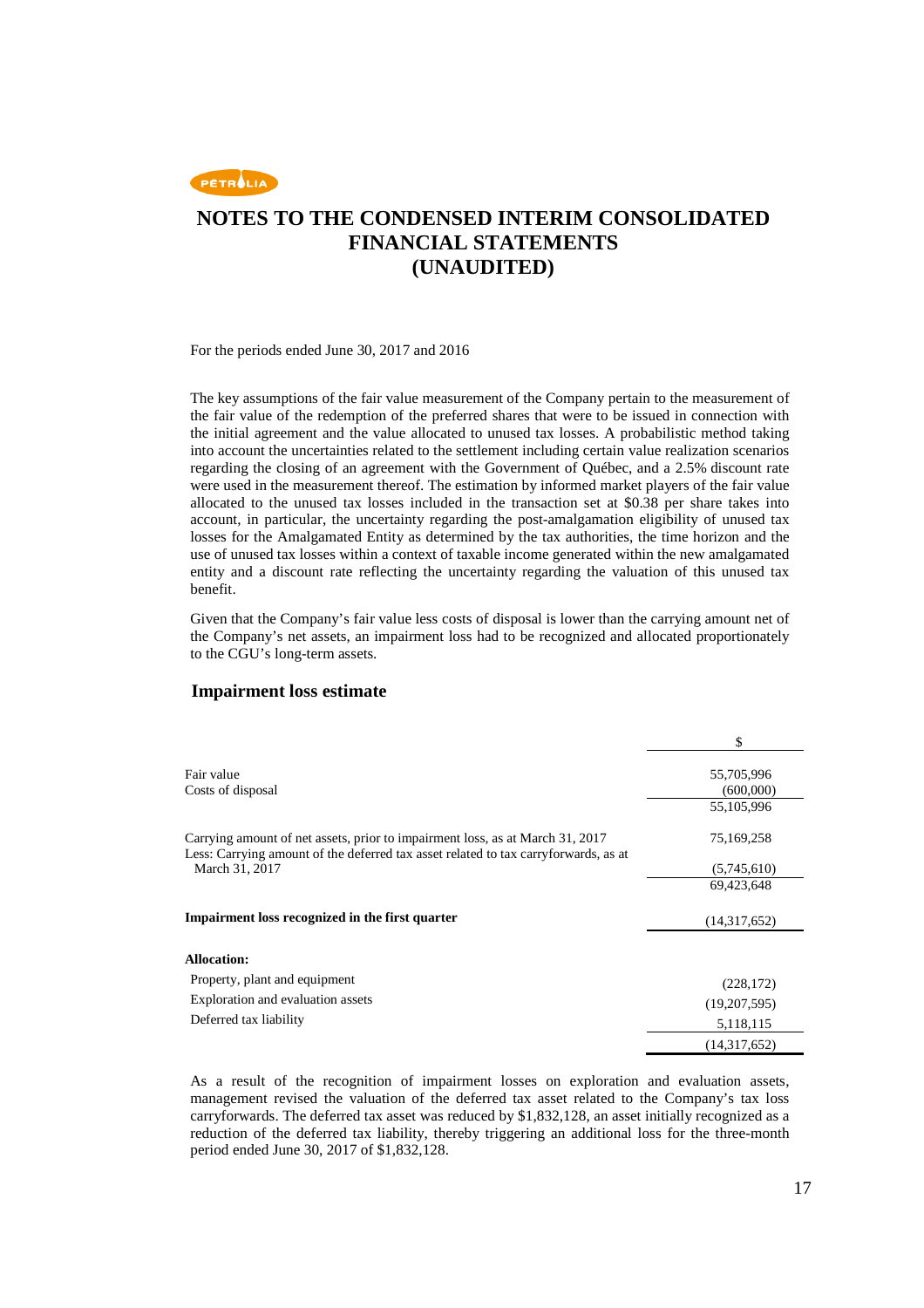

For the periods ended June 30, 2017 and 2016

As at March 31, 2017, no impairment loss had been allocated to the interests in associates in light of the rights and obligations of each of the parties stipulated in the agreements pertaining to Anticosti Hydrocarbons L.P. The Company's management was of the opinion that the recoverable amount of the investment would exceed the carrying amount of interests in associates. As discussed in note 7 to the financial statements as at June 30, 2017, an impairment loss has been recognized on interests in associates as a result of entering into an agreement with the Government of Québec regarding the Anticosti project in August 2017.

As disclosed in note 4, the signing of the agreement with the Government of Québec in August 2017 concerning the cessation of oil and gas exploration and development activities on Anticosti Island and other events subsequent to June 30, 2017 indicate that the recoverable amount of the Company has increased since March 31, 2017. Accordingly, if the Arrangement is implemented, the impairment loss previously recognized on exploration and evaluation assets and property, plant and equipment of the Company will have to be reversed subsequent to the second quarter of the current fiscal year.

### **11. TRADE AND OTHER PAYABLES**

|                                                | As at<br><b>June 30,</b><br>2017 | As at<br>December 31,<br>2016<br>\$ |
|------------------------------------------------|----------------------------------|-------------------------------------|
| Trade payables and accrued liabilities         | 1 150 798                        | 3461589                             |
| Salaries, fees, vacation pay and director fees | 290 170                          | 326 487                             |
| Partners                                       | 82 089                           | 67 211                              |
| Advance from an associate [note 16]            | 195 663                          | 108 964                             |
|                                                | 1718720                          | 3 964 251                           |

### **12. PARTNER ADVANCES FOR PLANNED EXPLORATION WORK**

The following table shows the reconciliation of partner advances for planned exploration work on the Bourque project:

|                                                       | As at           | As at        |
|-------------------------------------------------------|-----------------|--------------|
|                                                       | <b>June 30,</b> | December 31, |
|                                                       | 2017            | 2016         |
|                                                       | S               | \$           |
| Balance, beginning of period                          | 1,993,378       | 1,881,112    |
| Partner advances                                      |                 | 6,396,630    |
| Partners' share in security deposits [note 18]        |                 | (293,820)    |
| Partner contributions for the property                |                 | (12,229)     |
| Partner contributions to exploration work carried out | (391, 435)      | (5,978,315)  |
| Balance, end of period                                | 1,601,943       | 1,993,378    |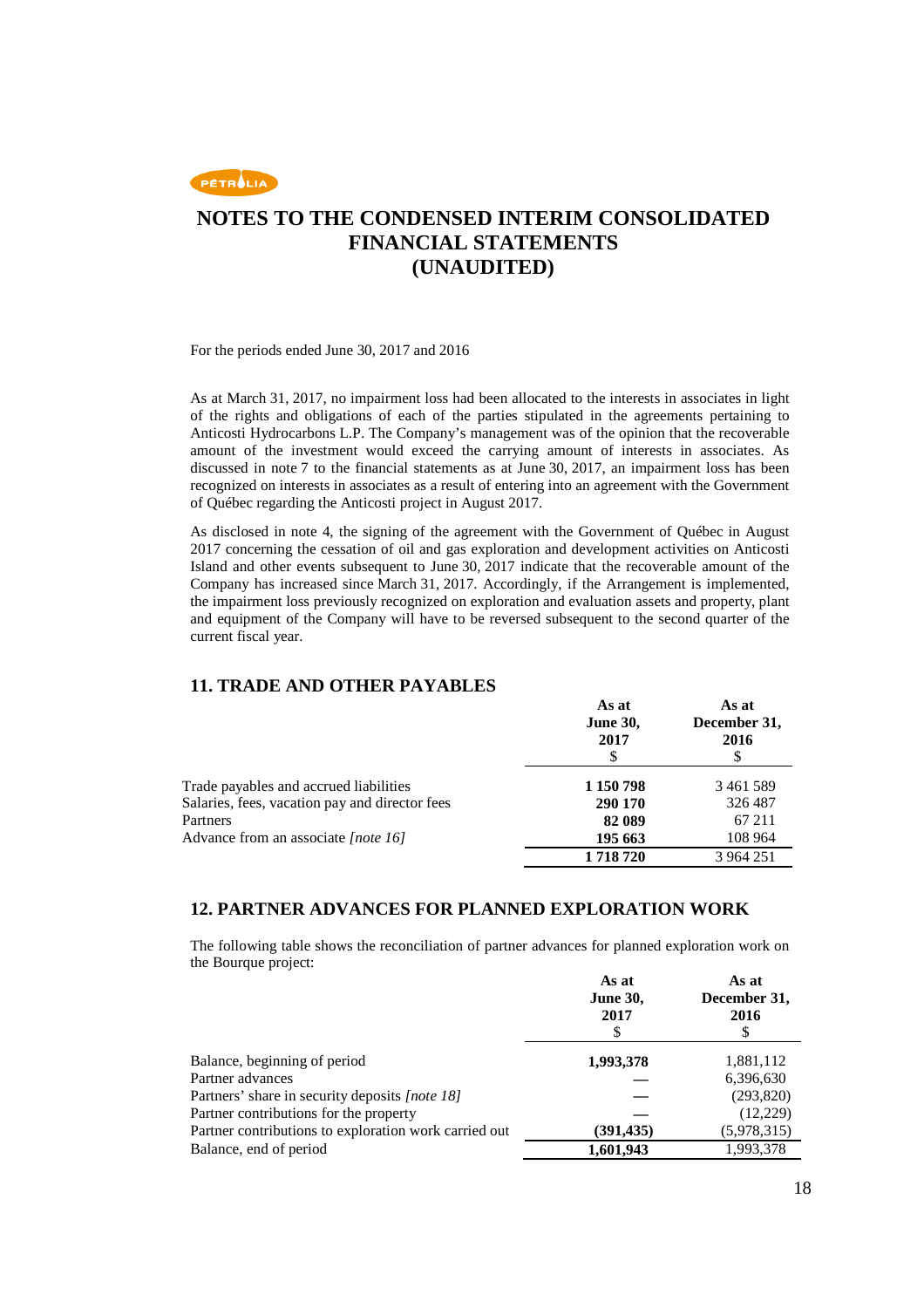

For the periods ended June 30, 2017 and 2016

### **13. PROVISIONS**

#### *Provision for site restoration*

Management calculates the total provision for future site restoration based on the Company's net share, on the basis of the interest held in the properties being drilled, of the estimated costs of abandoning and restoring wells and facilities, and of the estimated timing of future costs to be incurred.

As at June 30, 2017, the total future estimated amount required to settle obligations related to site restoration, indexed at 2% [December 31, 2016 – 2%], stood at \$1,482,851 [December 31, 2016 – \$1,464,545]. The total future amount was discounted using a weighted average rate of 2.5% [December 31, 2016 – 2.5%] over a horizon ranging from 2 to 20 years [December 31, 2016 – 2 to 20-year horizon]. The total undiscounted amount of the estimated cash flows required to settle these obligations was \$2,043,960 [December 31, 2016 – \$2,043,960].

The following table presents the reconciliation of the provision for site restoration:

|                                              | As at<br><b>June 30,</b><br>2017 | As at<br>December 31,<br>2016 |
|----------------------------------------------|----------------------------------|-------------------------------|
|                                              |                                  | \$                            |
| Balance, beginning of period                 | 1,464,545                        | 1,373,060                     |
| Liabilities incurred                         |                                  | 100,821                       |
| Disposal of interests in the Bourque project |                                  | (233,747)                     |
| Accretion expense                            | 18,306                           | 28,321                        |
| Change in accounting estimates               |                                  | 196,090                       |
| Balance, end of period                       | 1,482,851                        | 1,464,545                     |

### *Provision for contingent liability*

The following table presents the reconciliation of the provision for contingent liability:

|                                  | As at<br><b>June 30,</b><br>2017 | As at<br>December 31,<br>2016 |
|----------------------------------|----------------------------------|-------------------------------|
| Balance, beginning of period     | 350,000                          |                               |
| Provision made during the period |                                  | 350,000                       |
| Payment made during the period   | (350,000)                        |                               |
| Balance, end of period           |                                  | 350,000                       |
|                                  |                                  |                               |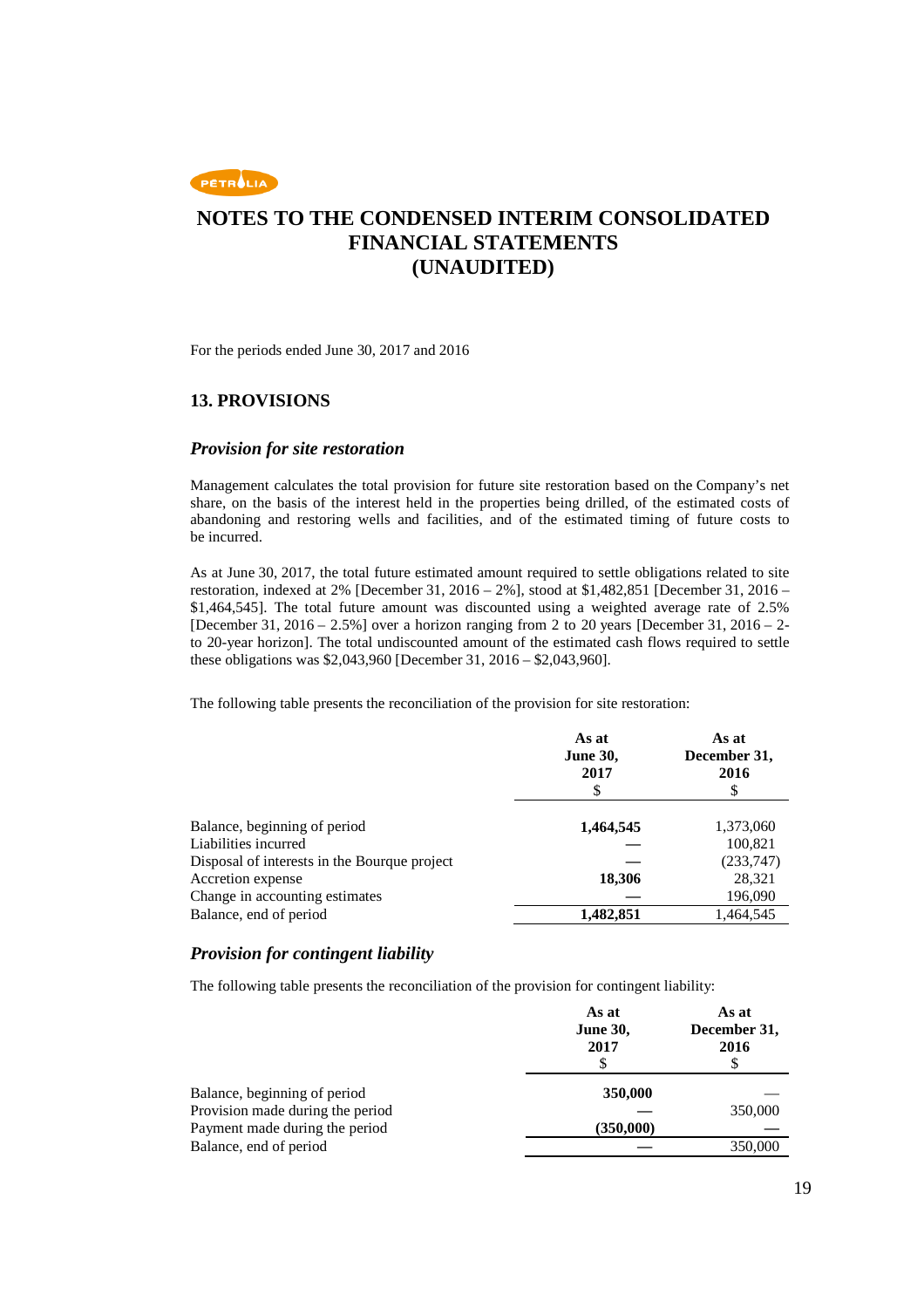

For the periods ended June 30, 2017 and 2016

During the year ended December 31, 2016, an amount of \$350,000 was recognized for a dispute settlement with a service provider in connection with exploration work performed by the Company's subsidiary, Pétrolia Anticosti inc., on behalf of Anticosti Hydrocarbons L.P. On May 30, 2017, a settlement was reached in this matter, and the Company paid an amount of \$350,000 to the service provider. The impact of this dispute on the Company's net loss was nil, given that the Company has the contractual right, under the operations contract, to re-invoice all the expenses incurred in connection with this dispute to Anticosti Hydrocarbons L.P. including professional fees since it was a contract entered into in the normal course of business by the Company as designated operator. As the settlement amount was re-invoiced and borne by Anticosti Hydrocarbons L.P., an amount of \$350,000 was thus recognized against the advance from Anticosti Hydrocarbons L.P. as at December 31, 2016.

### **14. SHARE CAPITAL**

#### **Authorized**

Unlimited number of common, participating, voting shares without par value.

|                                                    |                            | As at June 30, 2017<br>[6 months] |                            | As at December 31, 2016<br>[12 months] |
|----------------------------------------------------|----------------------------|-----------------------------------|----------------------------|----------------------------------------|
|                                                    | <b>Number</b><br>of shares | Amount<br>\$                      | <b>Number</b><br>of shares | Amount<br>\$                           |
| <b>Issued</b>                                      |                            |                                   |                            |                                        |
| Balance, beginning of<br>period                    | 103,177,460                | 66,892,274                        | 92,420,195                 | 64.829.868                             |
| Share issuance:<br>Shares issued<br>Issuance costs | 5,222,223                  | 835,556<br>(79,704)               | 10,757,265                 | 2,215,588<br>(209, 551)                |
| Deferred tax related to<br>issuance costs          |                            | 21,122                            |                            | 56,369                                 |
| Balance, end of period                             | 108,399,683                | 67,669,248                        | 103, 177, 460              | 66,892,274                             |

During the six-month period ended June 30, 2017, the Company issued 5,222,223 flow-through shares under a private placement for gross proceeds of \$940,000. A flow-through share liability amounting to \$104,444 was recognized in respect of this placement. Issuance costs of \$79,704 were paid in cash and recognized as a reduction of the Company's share capital.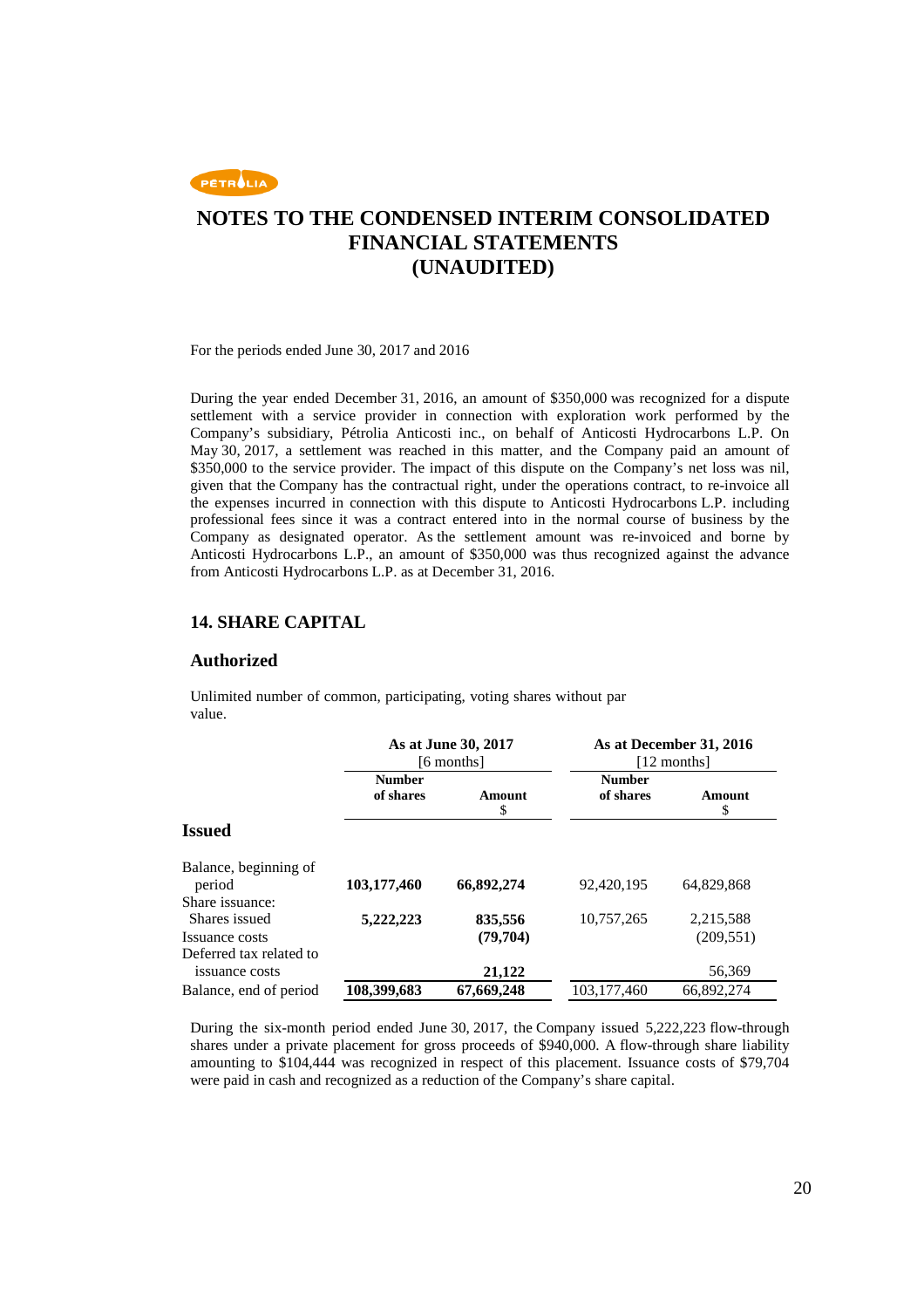

For the periods ended June 30, 2017 and 2016

#### *Share-based payments*

On October 22, 2004, the Company adopted a stock option plan under which it can grant a maximum of 10% of the number of shares outstanding to its directors, officers, key employees and suppliers on a continuous basis. The exercise price of each option equals the market price on the day prior to the grant of the option. All options must be exercised no later than five years after the date of the grant. The options granted to directors vest immediately and for other participants, over a period of three years.

All share-based compensation will be settled in equity. The Company has no legal or constructive obligation to repurchase or settle the options.

The Company's stock options are detailed as follows for the reporting periods presented:

|                                     | As at June 30, 2017<br>[6 months] |                                                  | As at December 31, 2016<br>[12 months] |                                                   |
|-------------------------------------|-----------------------------------|--------------------------------------------------|----------------------------------------|---------------------------------------------------|
|                                     | Number of<br>options              | Weighted<br>average<br>exercise<br>price \$<br>S | Number of<br>options                   | Weighted<br>average<br>exercise<br>price \$<br>\$ |
| Outstanding, beginning of<br>period | 8,880,000                         | 0.56                                             | 8,575,000                              | 0.87                                              |
| Granted<br>Expired                  | (382, 500)                        | 0.82                                             | 2,462,500<br>(2,157,500)               | 0.18<br>1.36                                      |
| Outstanding, end of period          | 8,497,500                         | 0.54                                             | 8,880,000                              | 0.56                                              |
| Exercisable                         | 6,557,500                         | 0.64                                             | 6,766,875                              | 0.65                                              |

#### **15. LOSS PER SHARE**

Basic loss per share is calculated by dividing net loss for the fiscal period by the weighted average number of common shares outstanding during the period. In calculating diluted loss per share for the periods ended June 30, 2017 and 2016, potential common shares, such as certain options and warrants, were not included as they would have the effect of decreasing the loss per share, which would be antidilutive.

Given that both basic loss per share and diluted loss per share were calculated using the net loss for the period as the numerator, no adjustment to loss was necessary.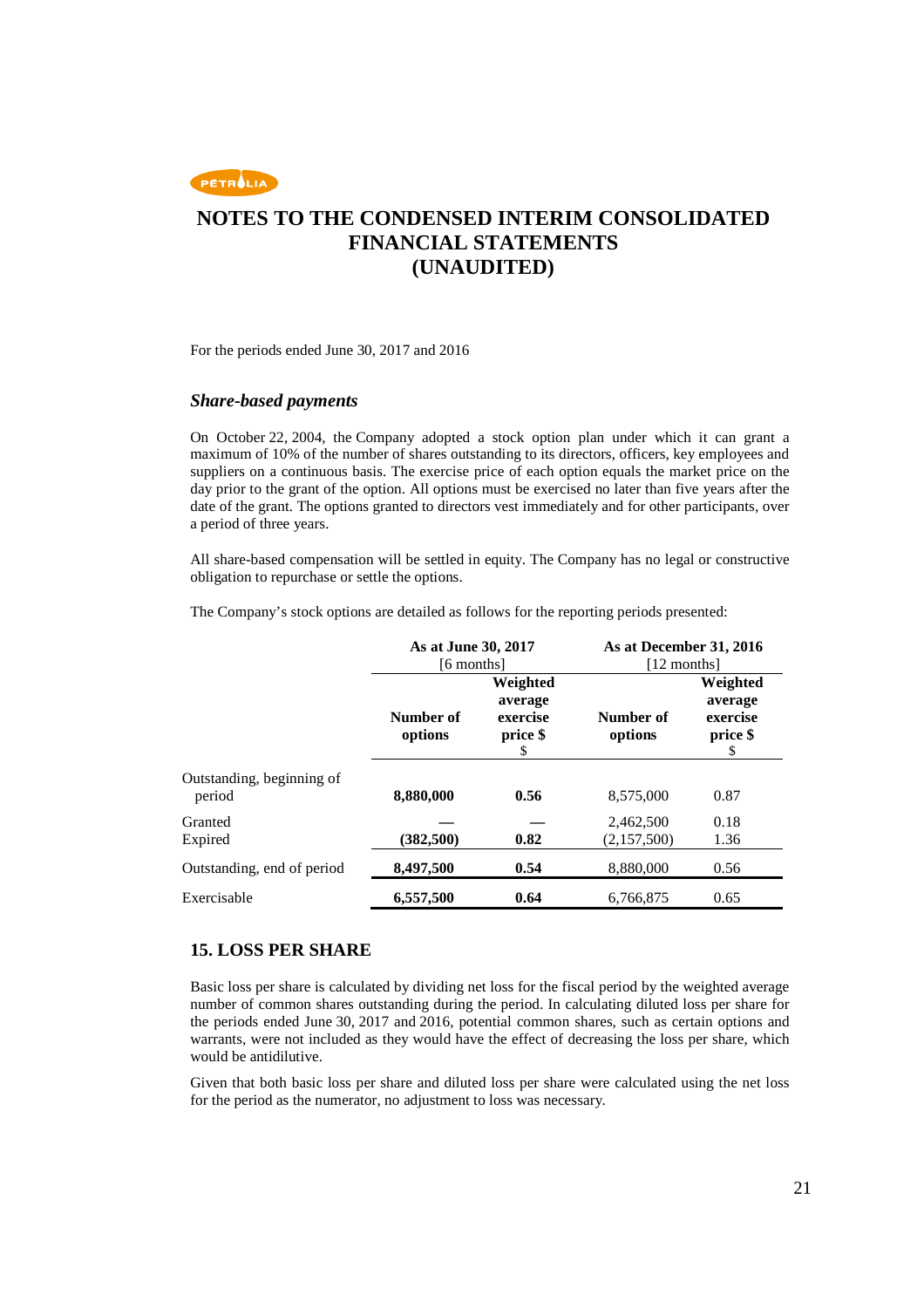PETROLIA

## **NOTES TO THE CONDENSED INTERIM CONSOLIDATED FINANCIAL STATEMENTS (UNAUDITED)**

For the periods ended June 30, 2017 and 2016

|                                                                                              | As at<br><b>June 30,</b><br>2017<br>[3 months] | As at<br><b>June 30,</b><br>2016<br>[3 months] | As at<br><b>June 30,</b><br>2017<br>[6 months] | As at<br><b>June 30,</b><br>2016<br>[6 months] |
|----------------------------------------------------------------------------------------------|------------------------------------------------|------------------------------------------------|------------------------------------------------|------------------------------------------------|
| Net loss                                                                                     | \$(12,580,044)                                 | \$(631,901)                                    | \$(29,055,541)                                 | \$(939,736)                                    |
| Weighted average number of<br>$shares - basic$<br>Dilutive effect of warrants and<br>options | 108,399,683                                    | 92,448,064                                     | 106,206,926                                    | 92,429,536                                     |
| Weighted average number of<br>diluted shares                                                 | 108,399,683                                    | 92,448,064                                     | 106,206,926                                    | 92,429,536                                     |
| Basic net loss per share<br>Diluted net loss per share                                       | \$(0.116)<br>\$0.116\$                         | \$(0.007)<br>\$(0.007)                         | \$(0.274)<br>\$(0.274)                         | \$(0.010)<br>\$(0.010)                         |

### **16. RELATED PARTY TRANSACTIONS**

The Company's related parties include other related parties and key management personnel, as described below.

None of the transactions involve special terms or conditions and no guarantees were given or received. Outstanding balances are usually settled in cash.

#### **Transactions with key management personnel**

Key management personnel compensation includes the following expenses:

|                                    | As at<br><b>June 30,</b><br>2017<br>[6 months]<br>S | As at<br><b>June 30,</b><br>2016<br>[6 months] |
|------------------------------------|-----------------------------------------------------|------------------------------------------------|
| Short-term employee benefits:      |                                                     |                                                |
| Salaries and employee benefits     | 79,750                                              | 215,843                                        |
| Termination benefit                |                                                     | 150,000                                        |
| Director fees                      | 69,083                                              | 83,742                                         |
| Total short-term employee benefits | 148,833                                             | 449,585                                        |
| Fees                               | 182,000                                             | 42,900                                         |
| Share-based compensation           | 5,221                                               | 19,777                                         |
| Total compensation                 | 336,054                                             | 512,262                                        |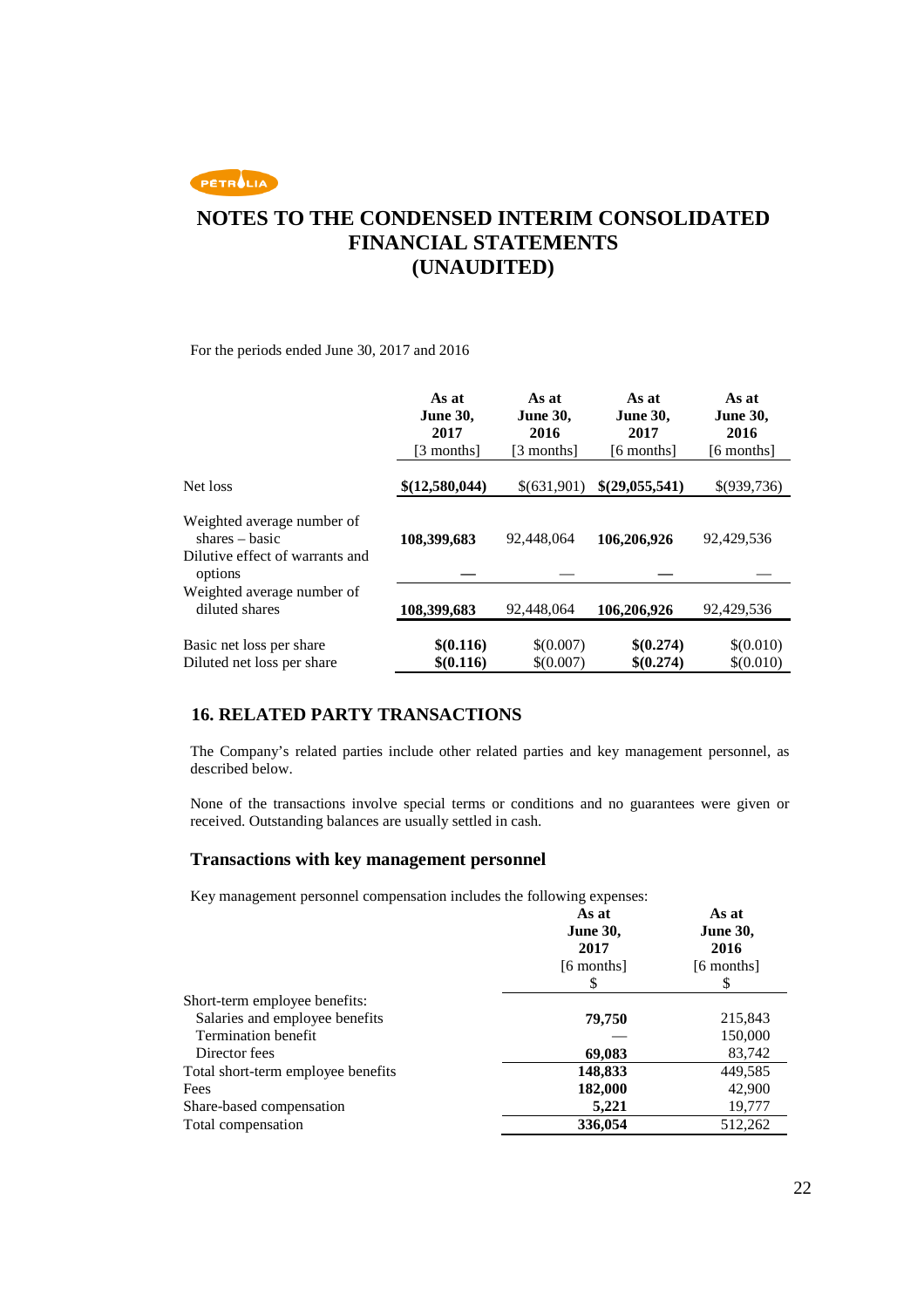

For the periods ended June 30, 2017 and 2016

During the periods ended June 30, 2017 and 2016, no options granted under the stock option plan were exercised by key management personnel of the Company.

#### **Related companies and other parties**

Transactions were carried out:

With a company in which a director is a majority shareholder:

|                                   | As at<br><b>June 30,</b><br>2017 | As at<br><b>June 30,</b><br>2016 |
|-----------------------------------|----------------------------------|----------------------------------|
|                                   | $[6$ months $]$<br>\$            | $[6$ months $]$<br>\$            |
| Comprehensive loss:               |                                  |                                  |
| Administrative expenses           | 12,000                           | 7,800                            |
| With Anticosti Hydrocarbons L.P.: | As at<br><b>June 30,</b><br>2017 | As at<br><b>June 30,</b><br>2016 |
|                                   | $[6$ months $]$<br>\$            | $[6$ months]<br>\$               |
| Comprehensive loss:               |                                  |                                  |
| Project management                | 11,281                           | 20,116                           |

As at June 30, 2017, Anticosti Hydrocarbons L.P. advanced an amount of \$195,663 to the Company [December 31, 2016 – \$458,964 offset by a \$350,000 provision for a contigent liability borne by Anticosti Hydrocarbon L.P.] to finance the exploration activities for the next few months.

These transactions were in the normal course of business and measured at the exchange amount, which is the amount of consideration established and agreed to by the related parties.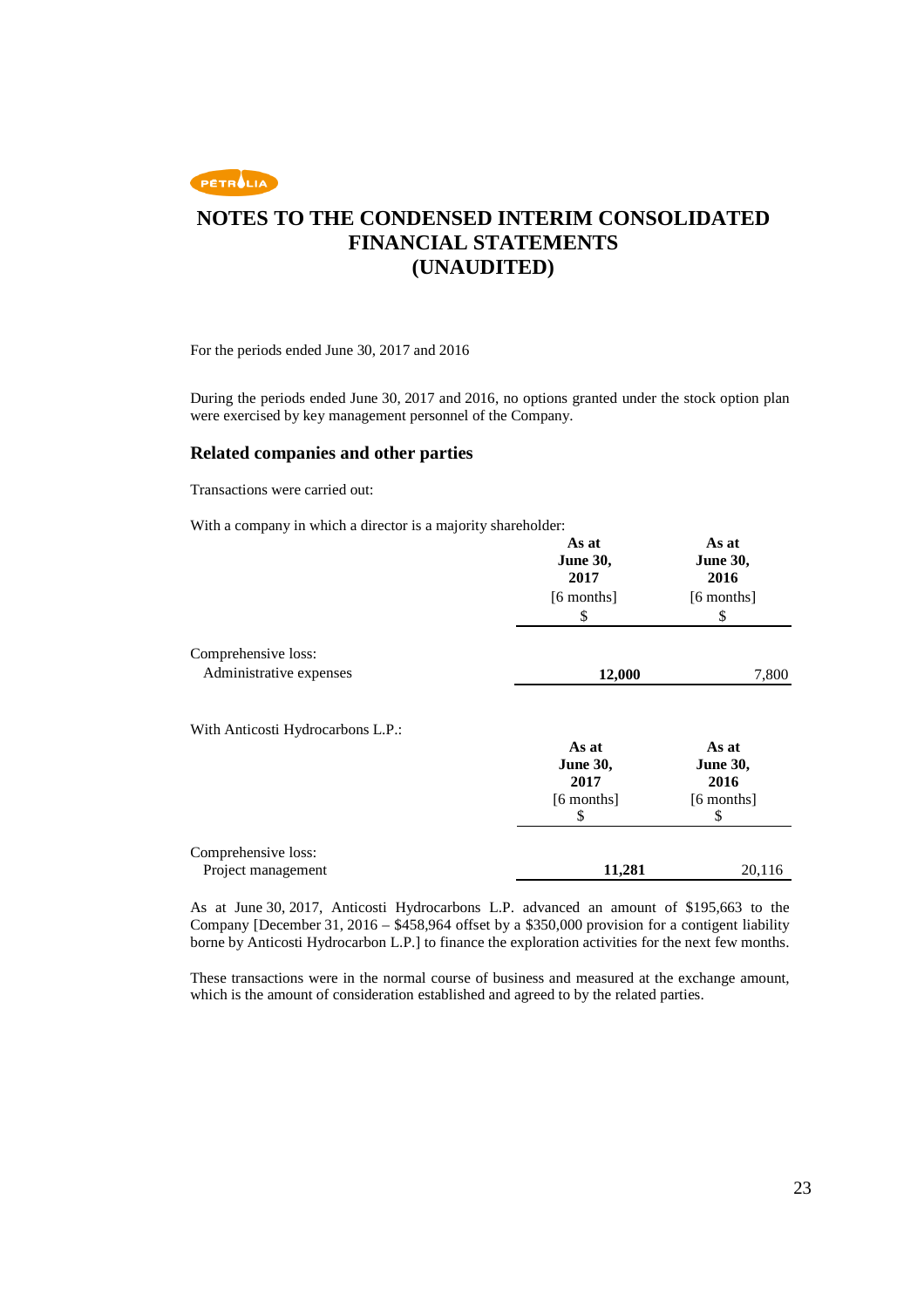

For the periods ended June 30, 2017 and 2016

### **17. FINANCIAL INSTRUMENTS**

Financial assets and financial liabilities are measured at fair value or amortized cost. The classification of financial instruments as well as their carrying amounts and fair values are presented in the table below:

|                                                                    |                   | June 30, 2017            |                    |              |
|--------------------------------------------------------------------|-------------------|--------------------------|--------------------|--------------|
|                                                                    | <b>Fair value</b> |                          | Other              | <b>Total</b> |
|                                                                    | through           | <b>Loans</b> and         | financial          | carrying     |
|                                                                    | profit or loss    | receivables              | <b>liabilities</b> | amount       |
|                                                                    | \$                | \$                       | \$                 | \$           |
|                                                                    |                   |                          |                    |              |
| <b>Financial asset</b>                                             |                   |                          |                    |              |
| Cash and cash equivalents <sup>1</sup><br>Receivables <sup>2</sup> | 3,392,225         |                          |                    | 3,392,225    |
|                                                                    |                   | 227,108                  |                    | 227,108      |
| Restricted cash equivalents <sup>1</sup>                           | 630,000           |                          |                    | 630,000      |
|                                                                    | 4,022,225         | 227,108                  |                    | 4,249,333    |
| <b>Financial liability</b>                                         |                   |                          |                    |              |
| Trade and other payables                                           |                   |                          | 1,718,720          | 1,718,720    |
| Partners' share in security deposits                               |                   |                          | 293,820            | 293,820      |
| <b>Bank borrowings</b>                                             |                   |                          | 16,876             | 16,876       |
|                                                                    |                   |                          | 2,029,416          | 2,029,416    |
|                                                                    |                   | <b>December 31, 2016</b> |                    |              |
|                                                                    | <b>Fair value</b> |                          | Other              | <b>Total</b> |
|                                                                    | through           | <b>Loans</b> and         | financial          | carrying     |
|                                                                    |                   | receivables              | <b>liabilities</b> | amount       |
|                                                                    | profit or loss    |                          |                    |              |
|                                                                    | \$                | \$                       | \$                 | \$           |
|                                                                    |                   |                          |                    |              |
| <b>Financial asset</b>                                             |                   |                          |                    |              |
| Cash and cash equivalents <sup>1</sup>                             | 6,492,198         |                          |                    | 6,492,198    |
| Receivables <sup>2</sup>                                           |                   | 182,531                  |                    | 182,531      |
| Restricted cash equivalents <sup>1</sup>                           | 630,000           |                          |                    | 630,000      |
|                                                                    | 7,122,198         | 182,531                  |                    | 7,304,729    |
| <b>Financial liability</b>                                         |                   |                          |                    |              |
| Trade and other payables                                           |                   |                          | 3,964,251          | 3,964,251    |
| Partners' share in security deposits                               |                   |                          | 293,820            | 293,820      |
| <b>Bank borrowings</b>                                             |                   |                          | 20,243             | 20,243       |

<sup>1.</sup> Fair value of cash and cash equivalents is equal to the carrying amount.

<sup>2.</sup> Excluding tax credits and commodity taxes as these amounts do not represent a contractual right to receive an amount.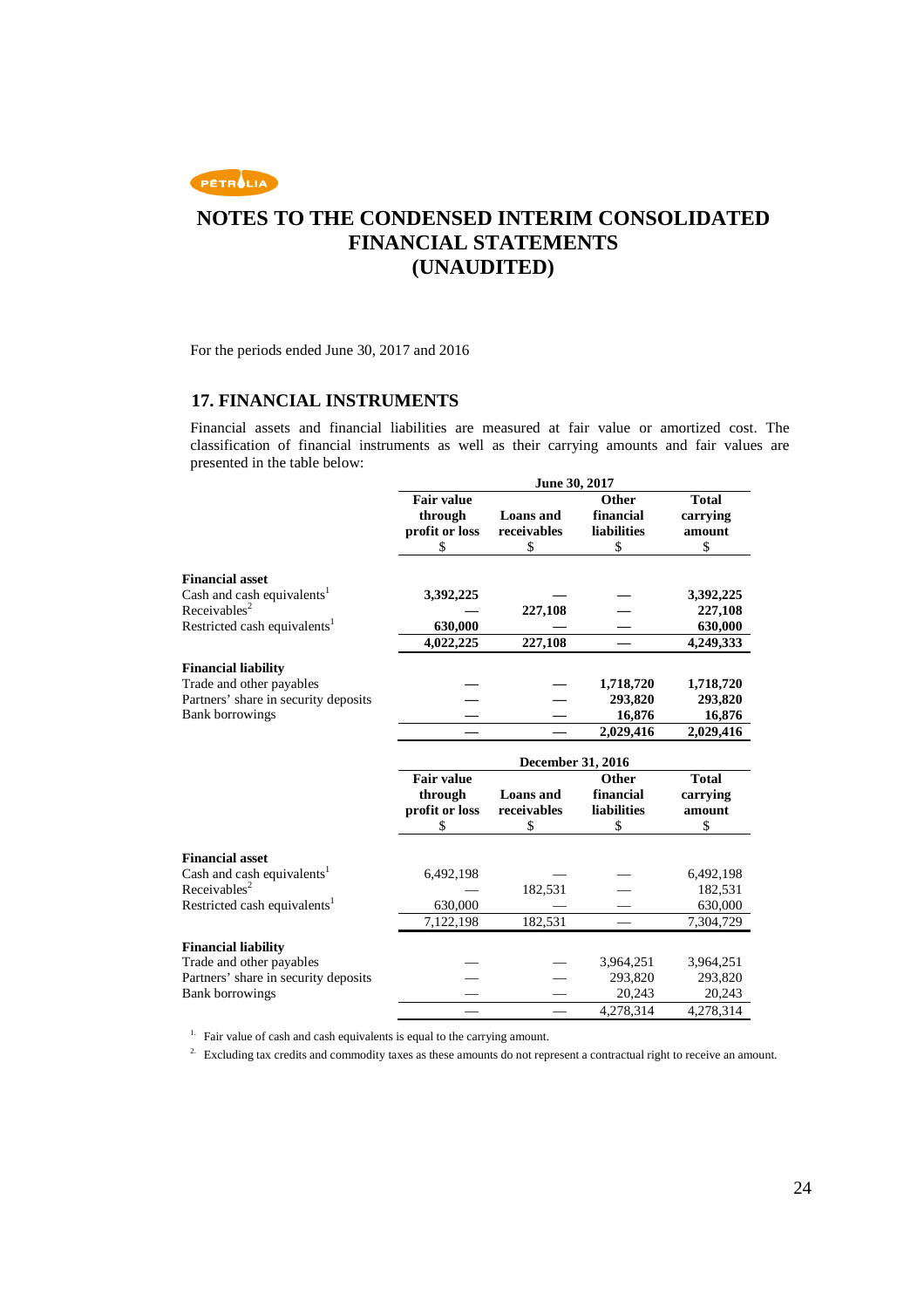

For the periods ended June 30, 2017 and 2016

### **18. CONTINGENCIES**

#### **Financing**

The Company is financed in part by the issue of flow-through shares. However, although it has taken all the necessary measures in this regard, there is no guarantee that the funds spent by the Company regarding these shares will be deemed eligible by tax authorities in the event of an audit. Refusal of certain expenses by the tax authorities would have a negative tax impact for investors. During the six-month period ended June 30, 2017, the Company received \$940,000 [December 30,  $2016 - $2,404,755$ ] in private placements following the issuance of flow-through shares for which it renounced a tax deduction of \$104,444 [December 31, 2016 – \$199,667]. As at June 30, 2017, the balance of eligible expenses to be incurred amounted to \$2,135,010 [December 31, 2016 – \$1,308,793], an amount of \$1,195,010 is to be incurred by December 31, 2017 and an amount of \$940,000 is to be incurred by December 31, 2018.

#### **Environment**

The Company's operations are regulated by governmental laws relating to environmental protection. Environmental consequences are difficult to predict, whether in terms of their outcomes, timing or impact. Currently, to the best of management's knowledge, the Company is operating in compliance with current legislation.

During the year ended December 31, 2016, security deposits amounting to \$600,000 were paid by the Company under performance bonds. Performance bonds amounting to \$630,000, expiring in March 2017, were issued by a financial institution to the Ministère des Ressources naturelles to guarantee the completion of certain site closures. These performance bonds were renewed on May 1, 2017 and August 1, 2017 for a three-month period. The performance bonds must be kept in effect until the definitive closure of the wells. The partners advanced an amount of \$293,820 to finance their share of the security deposits relating to the Bourque project and that amount is reported in non-current liabilities as it will be recovered by the partners once the security deposits are released by the Ministère des Ressources naturelles.

### **Litigation**

The Company is subject to certain legal disputes in the normal course of business. Management believes that the Company has set aside sufficient provisions to cover potential losses in relation to such litigation.